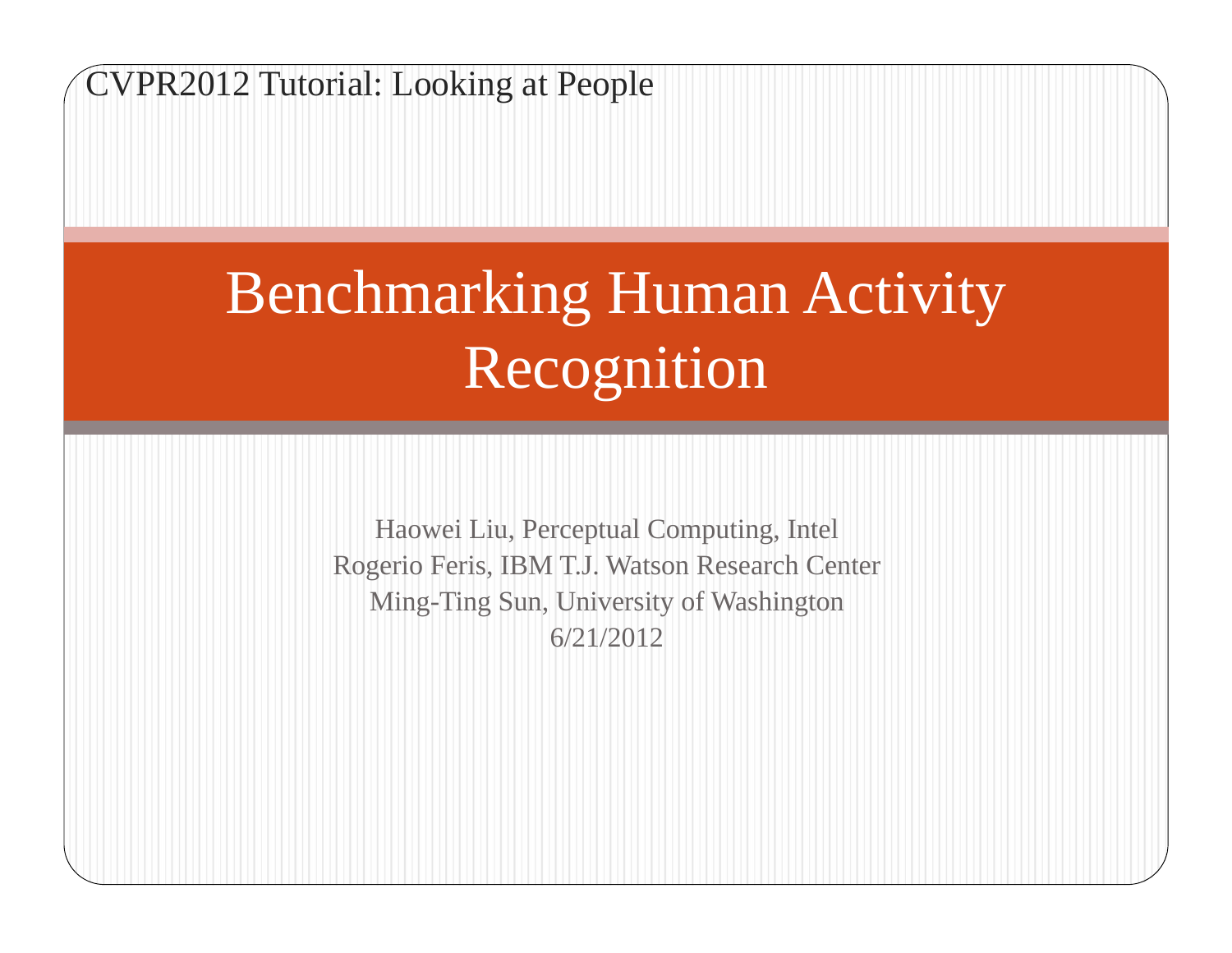# Introduction & Motivation

- Need datasets to benchmark different aspects of algorithms
- Need a common ground for researchers to evaluate/compare the performances of their approaches
- Need datasets that are good representatives of the problem being solved (solving the dataset vs. solving the problem )
- Focus and introduce the state of the art benchmarking video datasets for activity recognition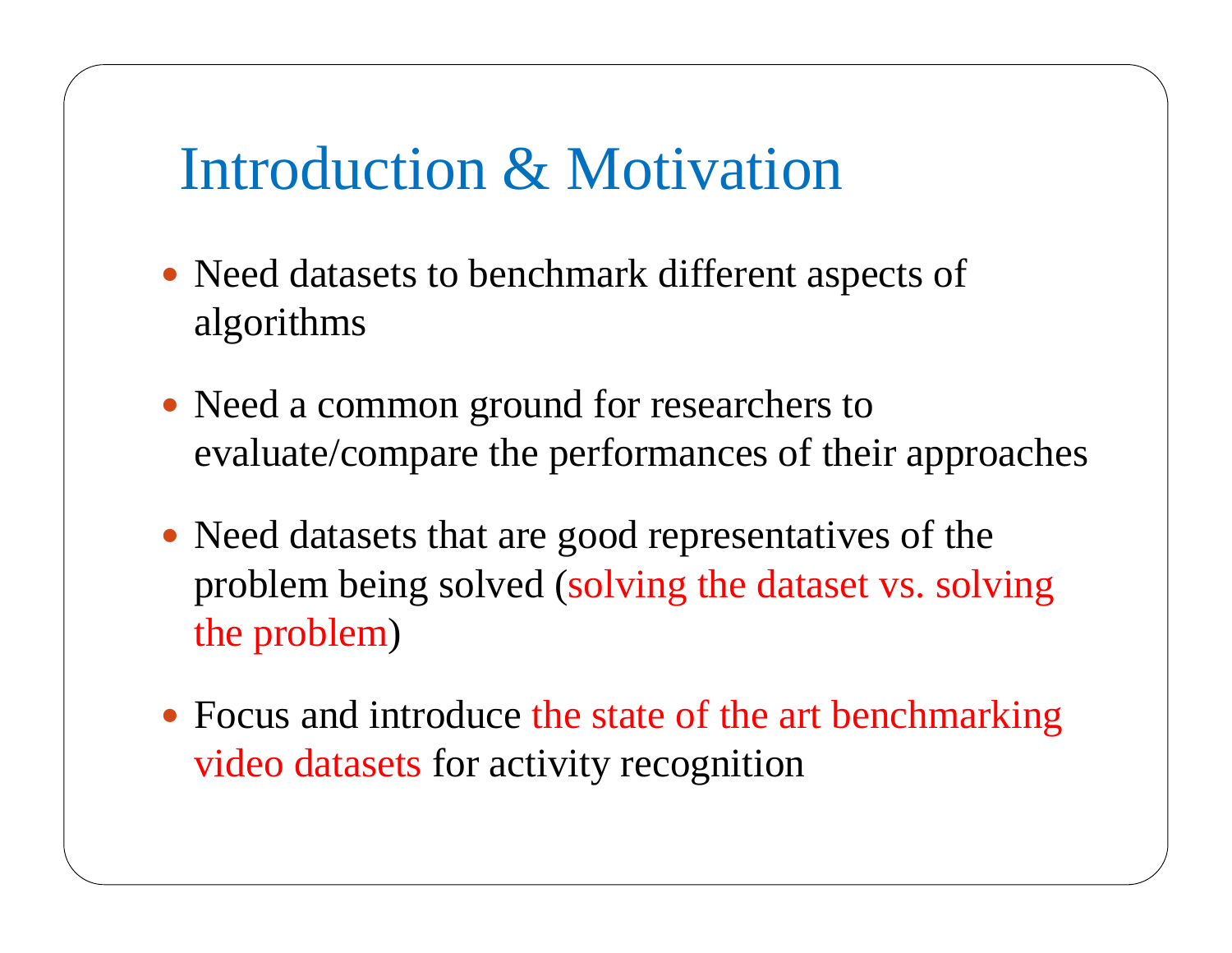# **Outline**

- Benchmark for Kinematic Activities
- Movie/Web Videos Benchmarks
- Benchmarks for Assisted Daily Life (ADL) Activities
- Video Surveillance Benchmarks
- Benchmarks for Group Activities
- Multi-Camera Benchmarks
- RGB-D Benchmarks
- Egocentric Benchmarks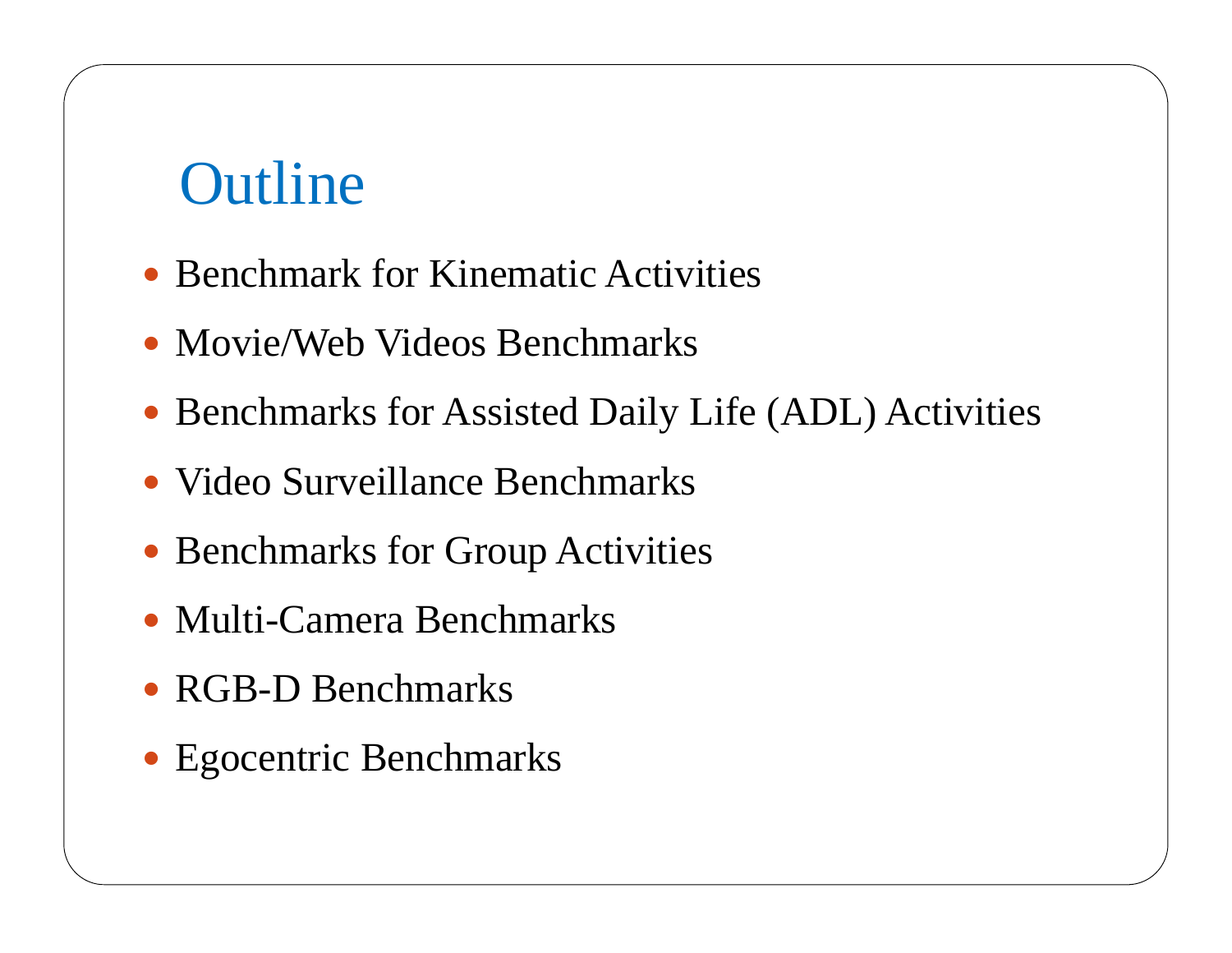## Benchmarks for Kinematics Activities KTH\* and Weizmann+

- $\bullet$ Low resolution  $\left( < 200 \times 200 \right)$
- 0 Few background clutters
- 0 Mostly frontal and side-on camera viewing angles







KTH Weizmann



\*[SchuldtICPR2004Recognizing],+[GorelickICCV2005Action],1[LeCVPR01Learnin g],<sup>2</sup>[SubhabrataCVPR2011Probabilistic],<sup>3</sup>[WangCVPR2011Action],<sup>4</sup>[WangCVPR2 011ActionST],<sup>5</sup>[LiCVPR2011Activity],<sup>6</sup>[XieCvpr11Unified],<sup>7</sup>[ChenCVPR11Modeling ],<sup>8</sup>[SunICCV2011Action],<sup>9</sup>[HoaiCVPR2011Joint],<sup>10[</sup>BrendelICCV2011Learning]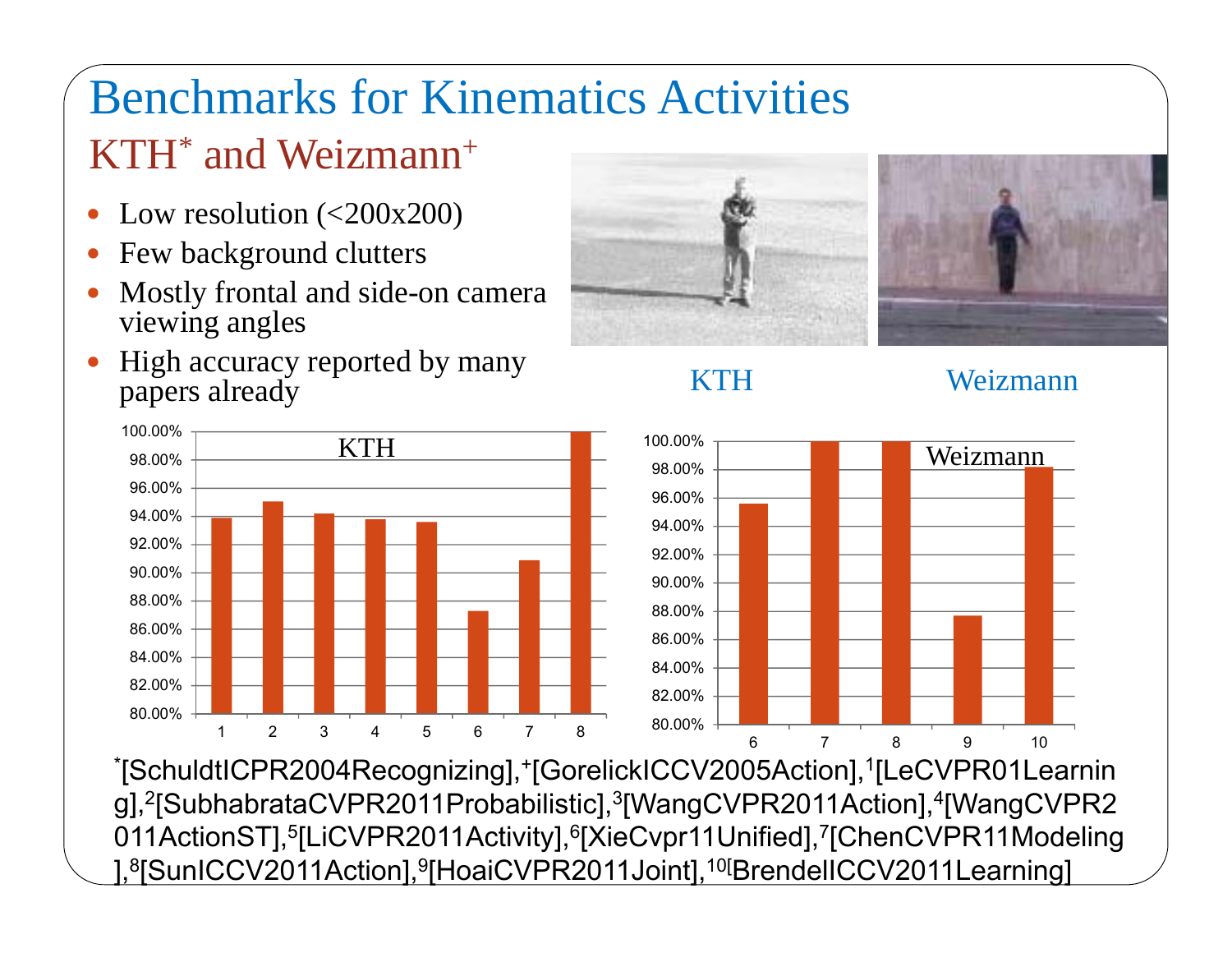#### Movie/Web Benchmarks

- • Multiple camera viewing angles
- •Camera motions
- • Video qualities/ resolutions and clutters vary
- HMDB51 Dataset\* $\bullet$ Multiple moving objects
- • Large set (51) of activity categories
- •High intra-category variations
- • Drastic appearance, scale, position changes of actors. Variations in camera motion and viewpoints \*[KuehneICCV2011HMDB]



HMDB51 sample frames

Reported accuracy: 38.00% in [SadanandCVPR2012Action]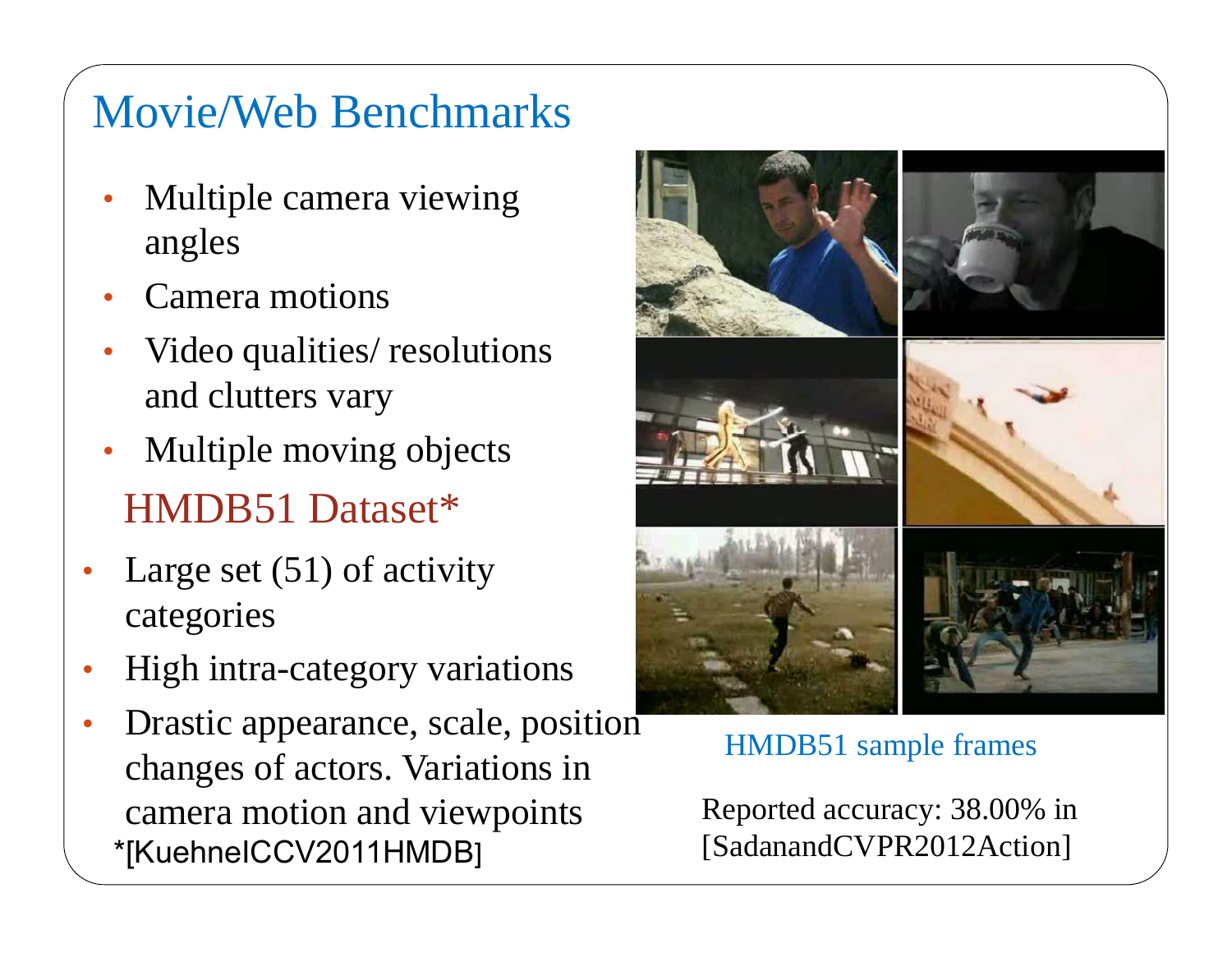#### Movie/Web Benchmarks

#### Other datasets and reported results

|                               | Classes                     | Clips | Resolution | Accuracy            |
|-------------------------------|-----------------------------|-------|------------|---------------------|
| UCF Youtube <sup>1</sup>      | 11                          | 3185  | 240*320    | 84.2% <sup>9</sup>  |
| <b>UCF 503</b>                | 50                          | >5000 | 240*320    | 76.4%12             |
| UCF Sports <sup>2</sup>       | 9                           | 182   | 480*720    | 95.0%12             |
| Coffee/Cigarette <sup>4</sup> | $\mathcal{D}_{\mathcal{L}}$ | 264   | 240*500    | 57% <sup>8</sup>    |
| Hollywood15                   | 8                           | 400   | 240*500    | 56.8%11             |
| Hollywood2 <sup>6</sup>       | 12                          | 1707  | 240*500    | 58.3%9              |
| Olympics <sup>7</sup>         | 16                          | 800   | $360*450$  | 77.3%10             |
| TRECVID MED <sup>14</sup>     | 15                          | 32061 | vary       | $38\% \sim 54\%$ 14 |

1[LiuCVPR09Recognizing], 2[RodriguezCVPR2008Action], 3[UCF50], <sup>4</sup>[LaptevICCV07Retrieve],<sup>5</sup>[LaptevCVPR2008Learning],<sup>6</sup>[MarszalekCVPR2009Actions] , 7[NieblesECCV2010Modeling], 8[GaidonCVPR2011Actom], 9[WangCVPR2011Action],10 [BrendelICCV2011Learning], <sup>11</sup>[GilbertPAMI2010Action],12[SadanandCVPR2012Action ], <sup>13</sup> [TangCVPR2012Learning], <sup>14</sup>[TRECVID2011]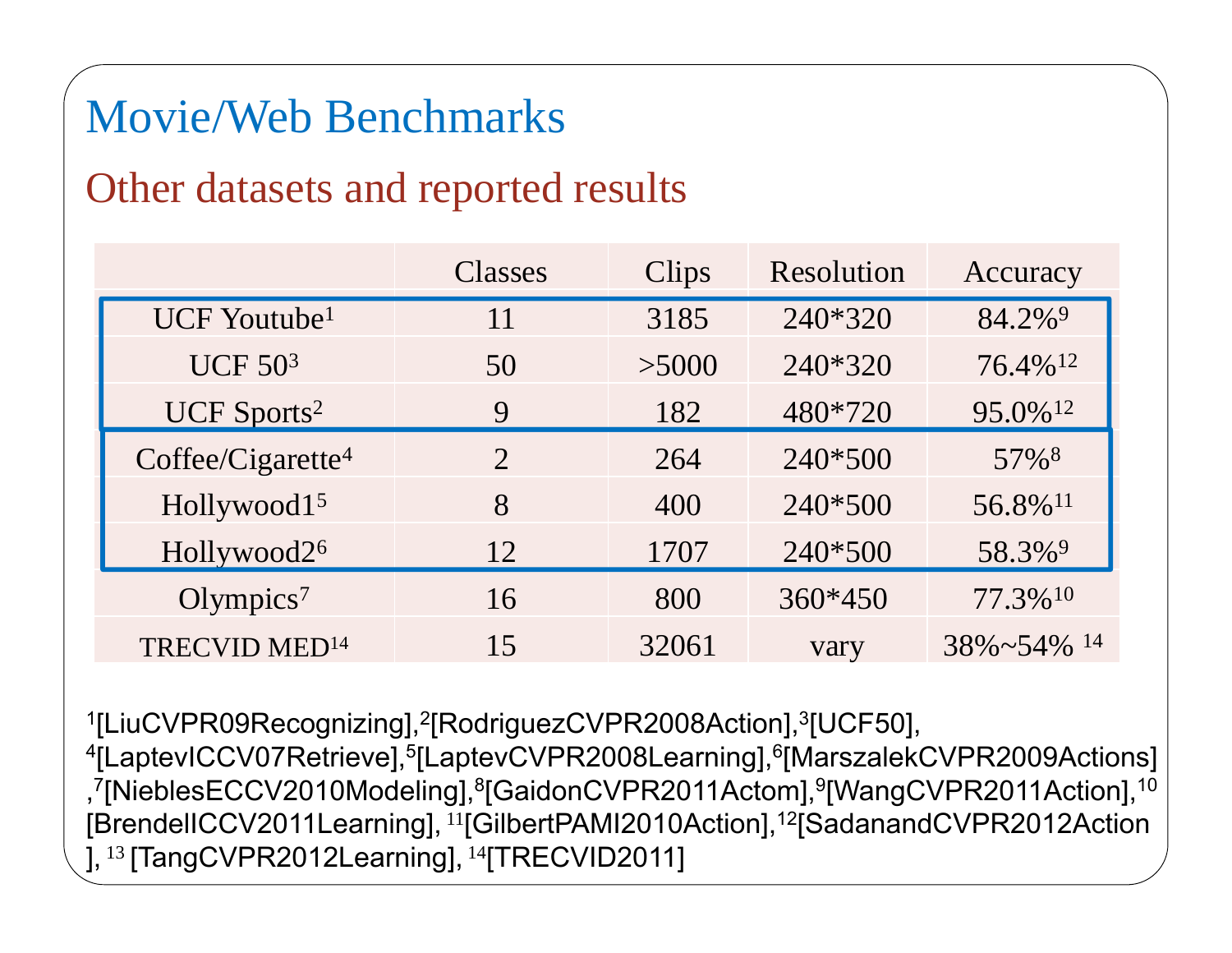#### Benchmarks for Assisted Daily Living (ADL) Activities ADL65 Dataset\*

- $\bullet$  Large set (65 categories) of highresolution kitchen activities
- $\bullet$  Fine-grained activities (low inter-class variability)
- $\bullet$  Detailed annotations including time intervals and poses
- $\bullet$ Provide classification & detection tasks
- $\bullet$  Similar dataset: URADL+
	- high-res 10 kitchen activities.
	- reported accuracy: 96% in [WangCVPR2011ActionST]
- $\bullet$  Scene and object info highly correlates with the activities

\*[RohrbachCVPR2012Database] +[MessingICCV2009Activity]





#### sample frames

Reported average precision for Classification: 59.2% Detection: 45.0% in [RohrbachCVPR2012Database]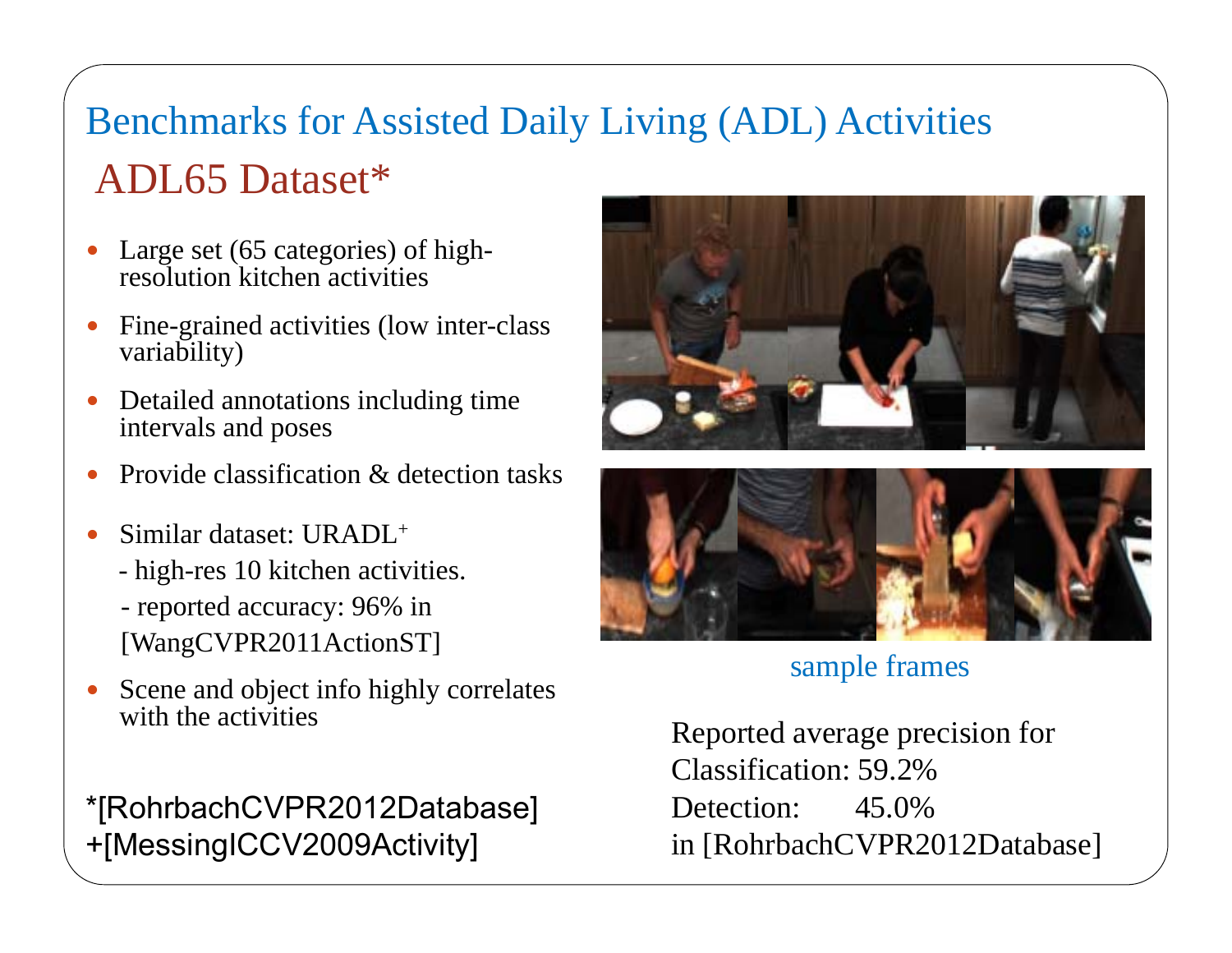## Benchmarks for Group Activities

#### UT-Interaction\*

- 6 classes of 2-person interaction activities
- $\bullet$  Detailed annotation with time intervals/bounding boxes
- 0 Camera jittering
- $\bullet$ Pedestrians in the background
- 0 Concurrent activities
- 0 Similar datasets: Collective Dataset<sup>1</sup>, BEHAVE<sup>2</sup>

\*[RyooICPR2010Overview] 1[ChoiICCV2009Collective] 2[BlunsdenBMVA2010Behave]



#### UT-Interaction sample frames

|                         | Accuracy |
|-------------------------|----------|
| AmerICCV2011Chain       | 75.75%   |
| BrendelICCV2011Learning | 78%      |
| RyooICCV2011Early       | 85%      |
| GaurICCV2011SFG         | 72%      |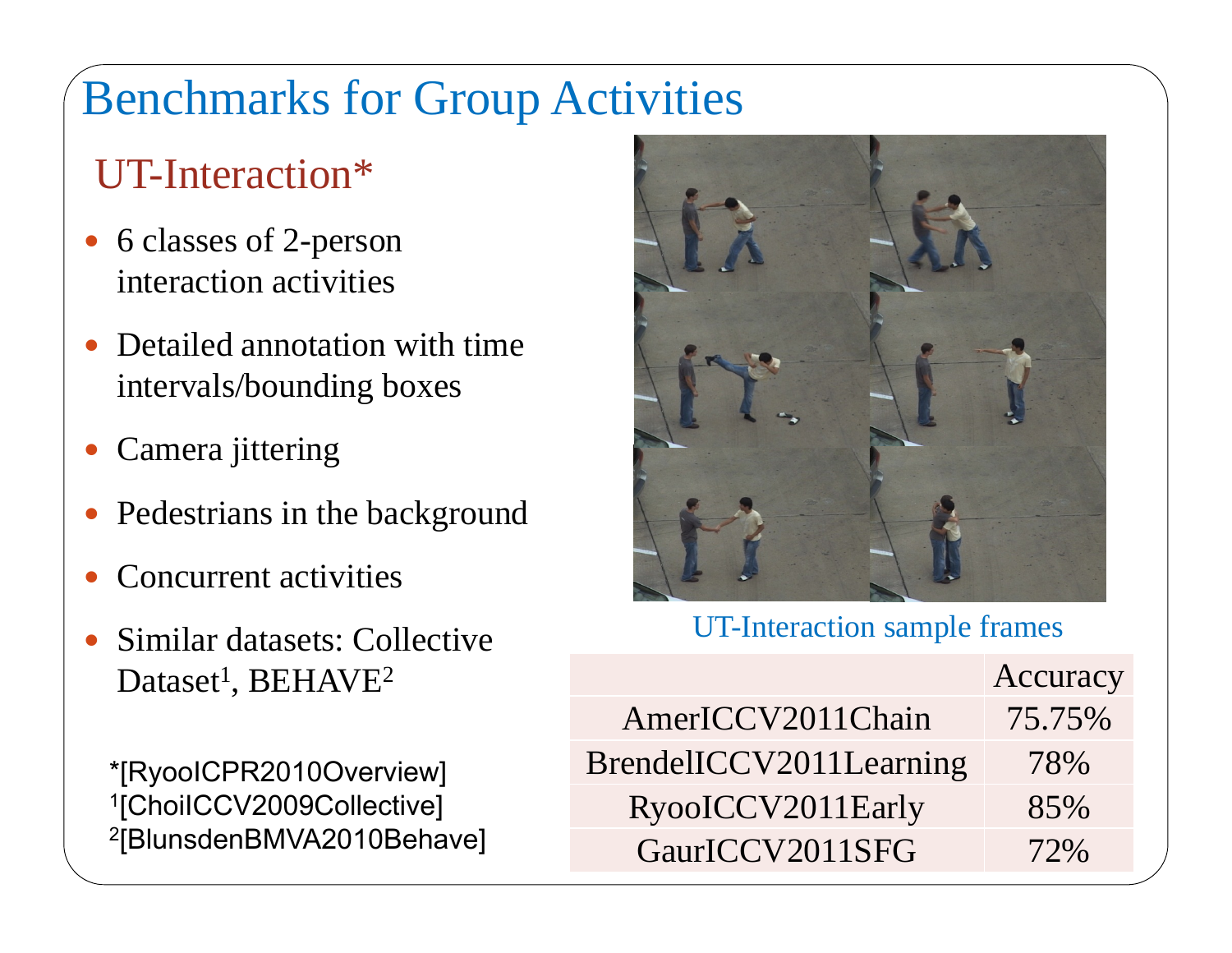#### Benchmarks for Long Term Surveillance

#### Virat Ground Video Dataset\*

- $\bullet$ Realistic scenarios (non-actors)
- $\bullet$ Multi spatial-temporal resolutions
- 0 Diverse scenes (16 scenes) and event types (23)
- 0 Multiple objects and concurrent activities
- 0 Different camera perspectives
- 0 Detailed annotations including time intervals, bounding boxes, and tracks
- 0 People/facility, people/vehicle interaction



sample annotations

\* [OhCVPR2011Virat]



sample frames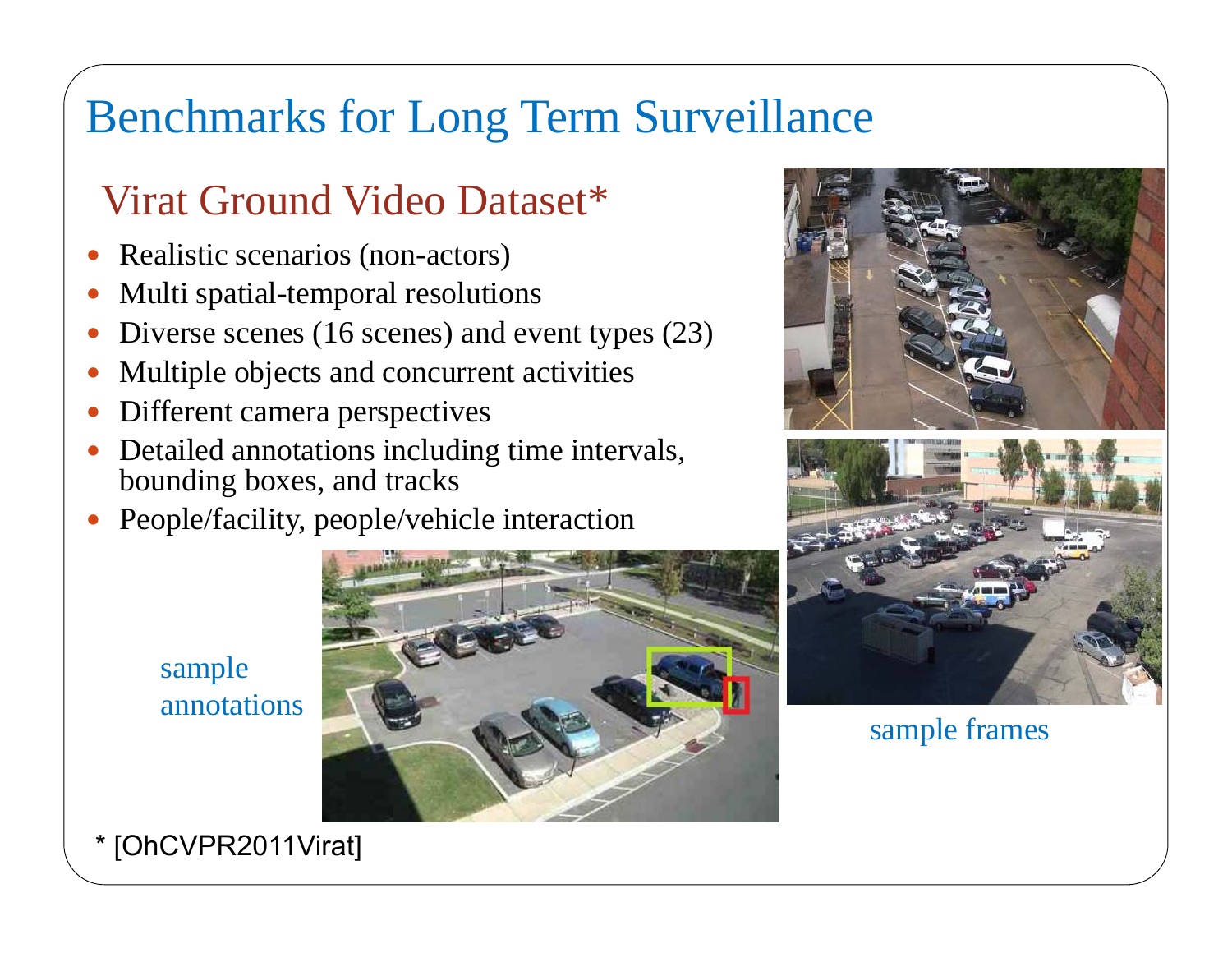#### Benchmarks for Long Term Surveillance

#### Virat Aerial Video Dataset

- 0 Camera motion
- 0 Low resolution of human figures
- 0 Similarity across actions from high altitude
- $\bullet$ Time-varying viewpoints and scales
- 0 Shadows and interrupted tracking





sample frames for different scenes and viewpoints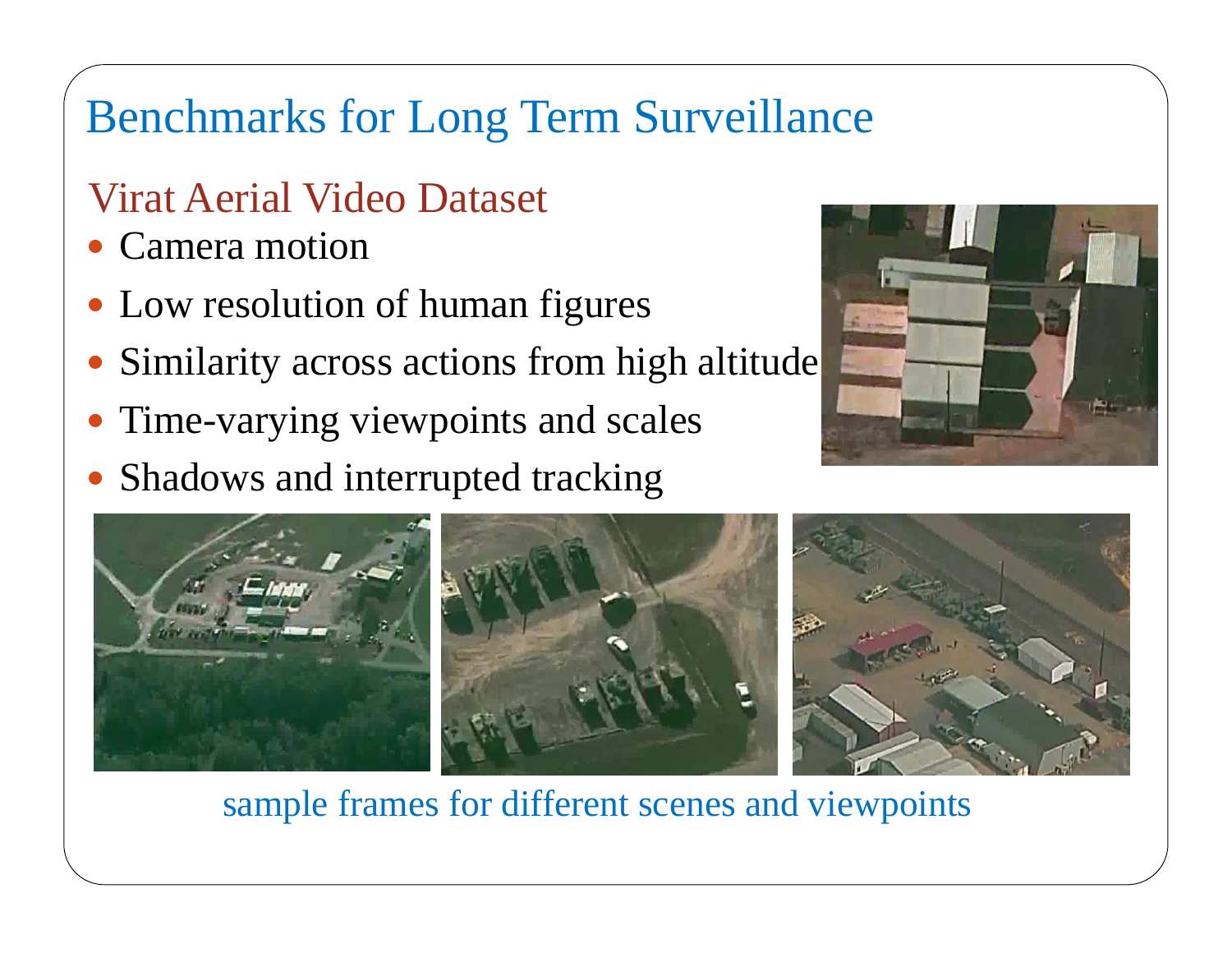# Evaluations Benchmarks forLong Term Surveillance



#### [OhCVPR2011Virat]

Average accuracy on aerial dataset: 38% in [ChenCVPR11Modeling] Average hit rate on ground dataset: 33% in [OhCVPR2011Virat]

| standing  | .43 | .42 | .13 | .01 | .00 | .00 |
|-----------|-----|-----|-----|-----|-----|-----|
| gesturing | .45 | .45 | .05 | .00 | .05 | .00 |
| digging   | .36 | .29 | .31 | .00 | .04 | .00 |
| walking   | .03 | .01 | .01 | .30 | .33 | .31 |
| carrying  | .05 | .01 | .00 | .30 | .36 | .28 |
| running   | .01 | .02 | .04 | .33 | .22 | .37 |



#### [SubhabrataCVPR2011Probabilistic]

| ь.    |                      |                         |       |                       |       |                                      |  |  |  |
|-------|----------------------|-------------------------|-------|-----------------------|-------|--------------------------------------|--|--|--|
| stand | .50                  | .00                     | .00   | .50                   | .00   | .00                                  |  |  |  |
| dig   | .00                  | .38                     | .00   | .38                   | .13   | .13                                  |  |  |  |
| throw | .00                  | .00                     | .40   | .20                   | .20   | .20                                  |  |  |  |
| walk  | .13                  | .13                     | .00   | .38                   | .38   | .00                                  |  |  |  |
| carry | .00                  | .13                     | .25   | .25                   | .25   | .13                                  |  |  |  |
| run   | .00                  | .20                     | .20   | .20                   | .00   | .40                                  |  |  |  |
|       | Stand                | $\phi_{\!\hat{\cal O}}$ | throw | $w_{\partial/\!\!/f}$ | Carry | $\tau_{\nu_{\scriptscriptstyle\!O}}$ |  |  |  |
|       | [ChenCVPR11Modeling] |                         |       |                       |       |                                      |  |  |  |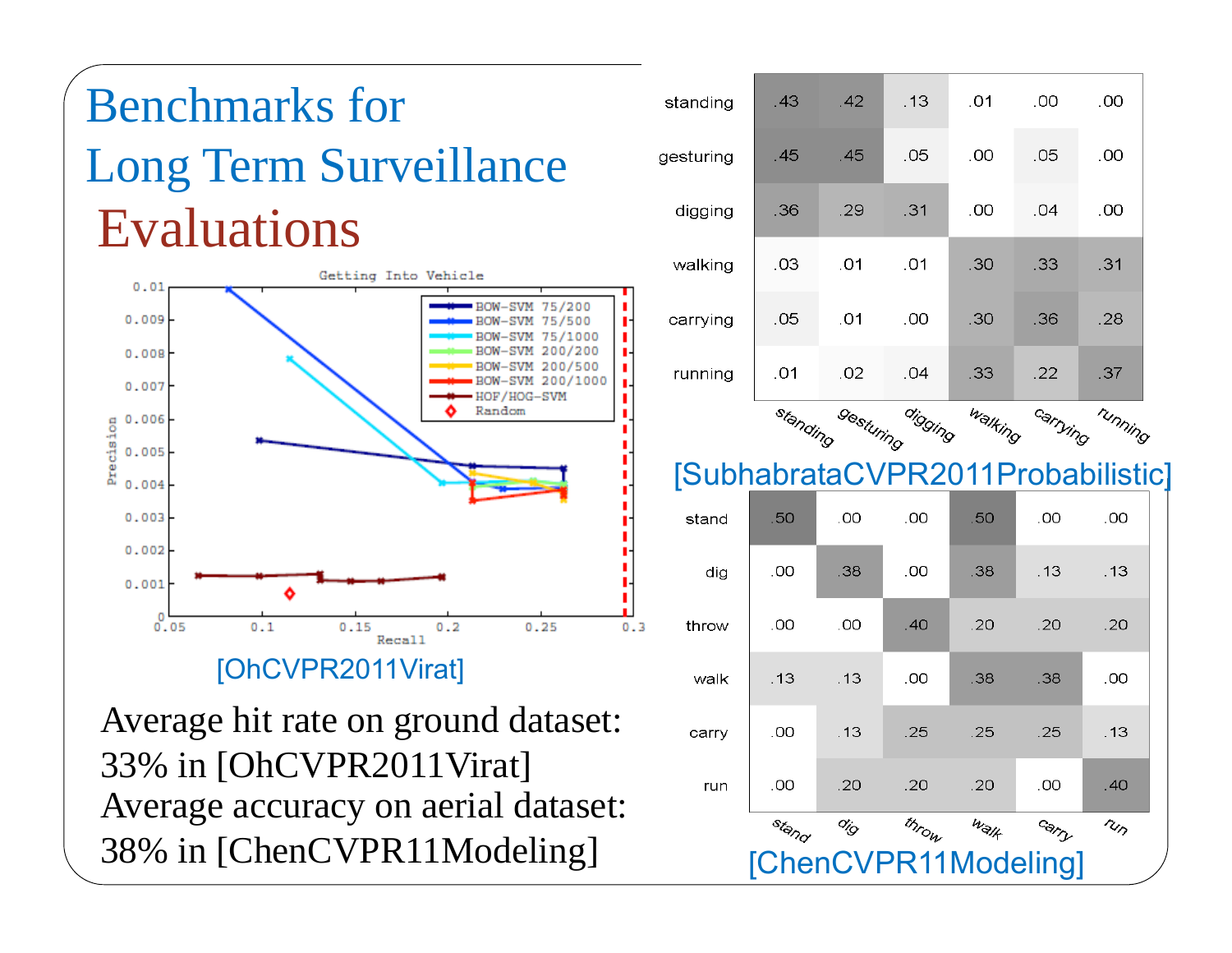#### Benchmarks for Long Term Surveillance

#### TRECVID 2011 Surveillance Event Detection (SED) Dataset

- 0 ~100 hours indoor airport surveillance videos
- $\bullet$ • 7 events including 2 single person events, 2 person-object interaction events and 3 multi-person events
- 0 Different background clutters and traffic due to different camera placements
- $\bullet$  Best Normalized Detection Cost Rate (NDCR):  $0.8~2$  camera placements:

$$
NDCR = P_{miss} + \frac{Rate_{FA}}{Rate_{event}}
$$

Perfect NDCR: 0



controlled access door, waiting area, debarkation area, elevator door, transit area

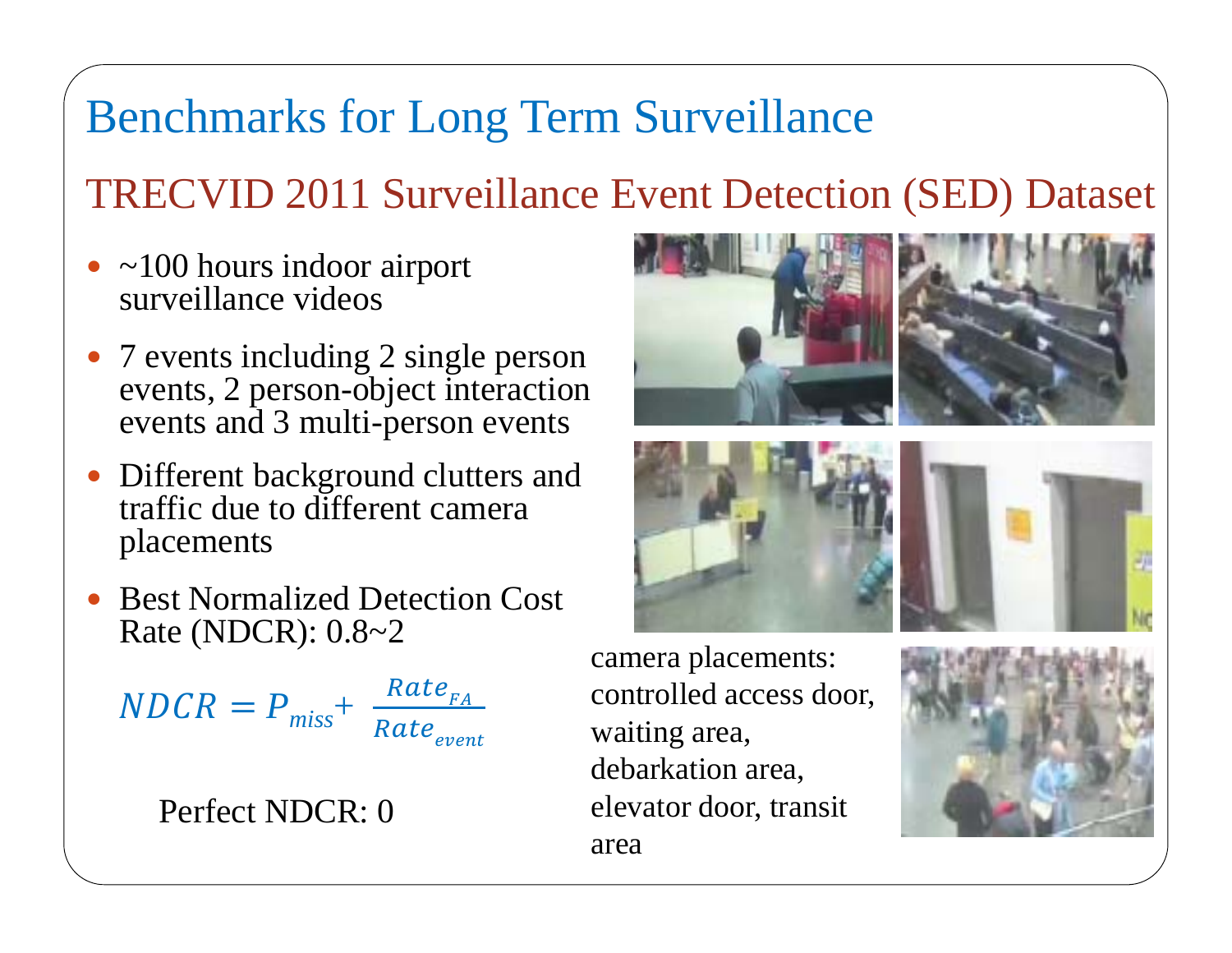# Multi-Camera Benchmarks

#### IXMAS Dataset\*

- Provide 5-view videos of 13 kinematic activities
- Provide silhouette, reconstructed volumes, and calibration information
- 3D information is available
- Suitable to evaluate view dependent models



\*[WeinlandICCV07Action]

sample frames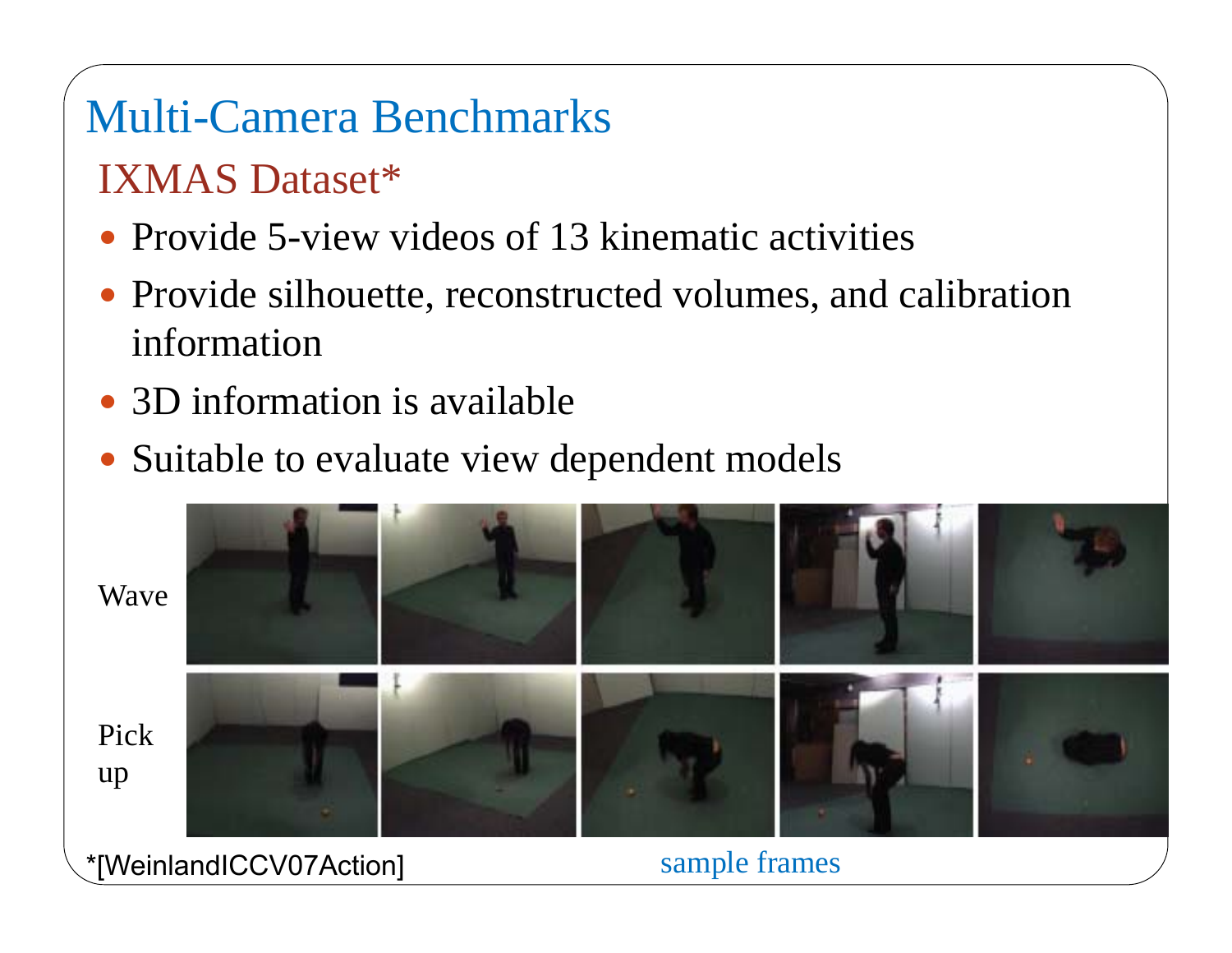#### Multi-Camera Benchmarks

#### IXMAS Dataset - Evaluations

• Accuracy by using multi-cameras\*

|  |  | $1,2,3,4,5$ $1,2,3,4$ $1,2,3,5$ $1,2,3$ $1,3,5$ $1,3$ $2,4$ $3,5$ |  |
|--|--|-------------------------------------------------------------------|--|
|  |  | 88.20% 88.20% 89.40% 87.70% 88.40% 86.60% 82.40% 83.30%           |  |

Recognition using multi-view information (5~15% improvements over single view)

#### • View transfer evaluations<sup>+</sup>

Evaluating cross-view model effectiveness

|                                                    | $\%$           |      | (2)                      |    |                |    |
|----------------------------------------------------|----------------|------|--------------------------|----|----------------|----|
|                                                    |                |      | 81.8                     |    | 88.1 87.5 81.4 |    |
|                                                    |                | 87.5 |                          | 82 | 92.3 74.2      |    |
|                                                    | 3              | 85.3 | 82.6                     |    | $82.6$ 76.5    |    |
|                                                    | $\overline{4}$ |      | $82.1$   $81.5$   $80.2$ |    |                | 70 |
| +[LiCVPR2012Discriminative]<br>*[WuCVPR2011Action] | $\sqrt{5}$     |      | 78.8 73.8 77.7 78.7      |    |                |    |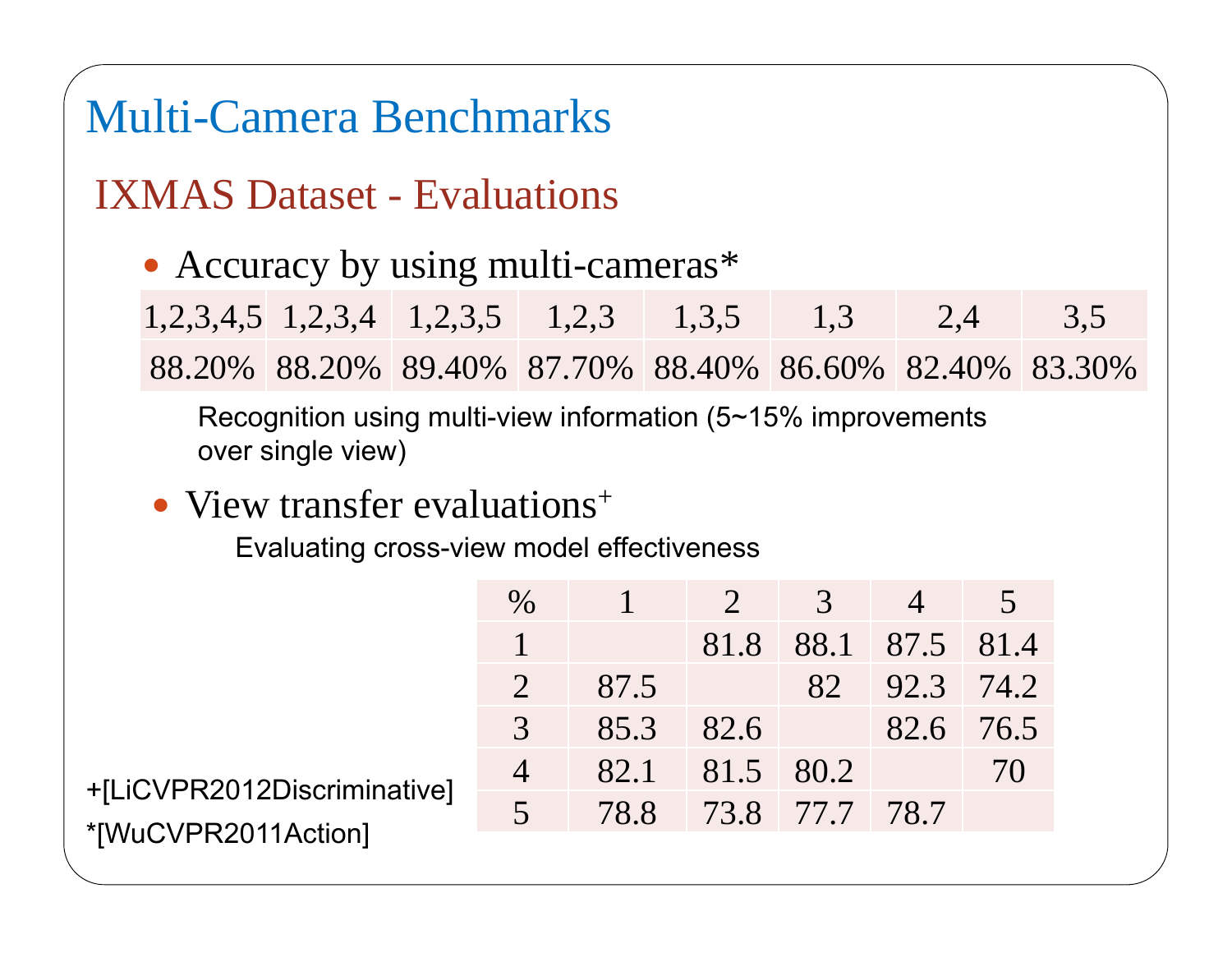## RGB-D Benchmarks

#### MSRAction3D and DailyActivity3D\*

- Both recorded with commercially available depth sensor
- MSRAction3D consists of 20 kinematic activities
- DailyActiviy3D consists of 16 living room activities involving different objects e.g. writing on a paper, answering phone

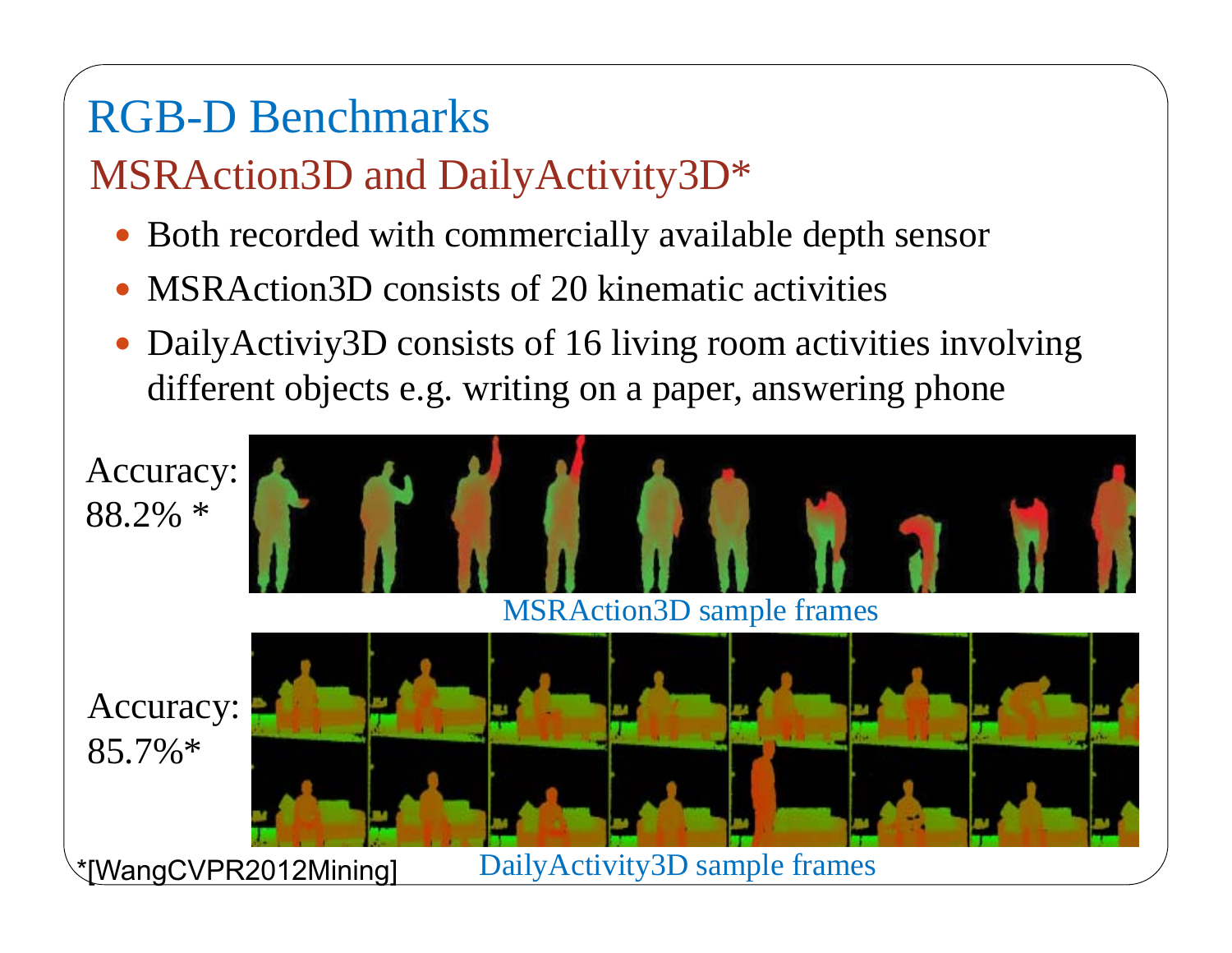# Egocentric Benchmarks

#### Egocentric ADL Datasets 1

- 0 Complex object interactions (42 objects)
- $\bullet$  Large set of actions (18 actions), and sites (20 homes)
- $\bullet$ Longer activities
- $\bullet$ Large variations of object appearance
- $\bullet$ Scene/Clutter variations
- $\bullet$ • Similar datasets:  $GTEA<sup>2</sup>$ (GeorgiaTech Egocentric) and Intel Egocentric Dataset<sup>3</sup>
- $\bullet$ Strong priors for hand locations

Reported classification accuracy: 40.6% in [PirsiavashCVPR2012 Detecting]

1[PirsiavashCVPR2012Detecting] 2[FathiICCV2011Understanding] erathic vertices of the scene variations<br>
denoted by the scene variations<br>
scene variations
3<br>
Sene variations
of the scene variations
of the scene variations
of the scene variations
of the scene variations
of the scene va



#### appearance variations









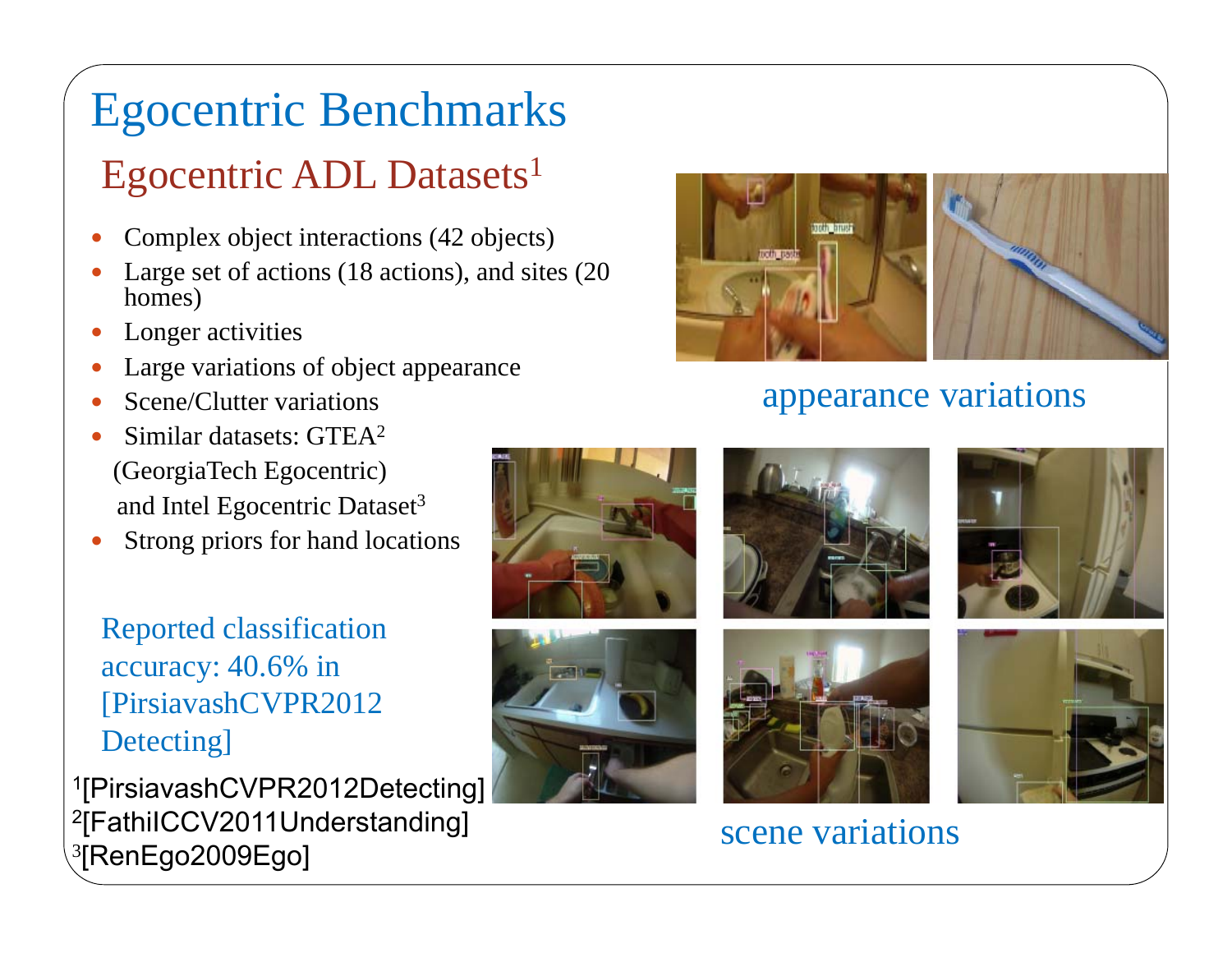## Egocentric Benchmarks

Other Egocentric Datasets

- UEC Sports<sup>1</sup>
	- Large set of outdoor activities
	- -Large motion and blur
- GeorgiaTech<sup>2</sup>
	- Egocentric social activity recognition
- $\bullet$  Other datasets: Egocentric novelty detection<sup>3</sup>, and egocentric video summary4

1[KitaniCVPR2011Fast], 2[FathiCVPR2012Social], 3[AghazadehCVPR2011Novelty], 4[LeeCVPR2012Discovering]



#### UEC Dataset

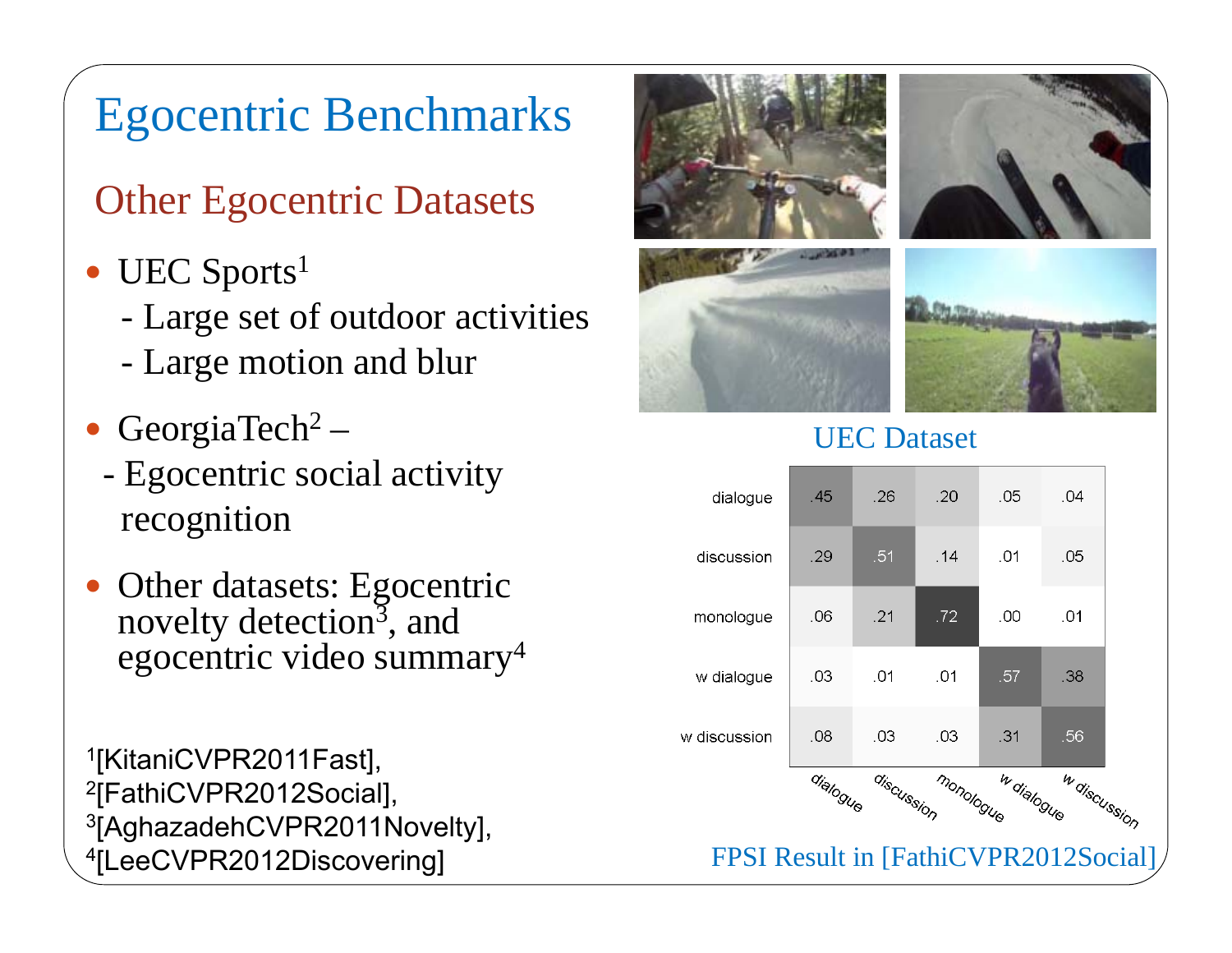# Summary Table

|                    | classes        | res.       | seqs         | frames     | url                                                                                         | annotation                                                        |
|--------------------|----------------|------------|--------------|------------|---------------------------------------------------------------------------------------------|-------------------------------------------------------------------|
| <b>KTH</b>         | 6              | 160*120    | 600          |            | ~500k http://www.nada.kth.se/cvap/actions/                                                  | N.A                                                               |
| Weizmann           | 10             | 180*144    | 90           | $\sim 8k$  | http://www.wisdom.weizmann.ac.il/<br>~vision/SpaceTimeActions.html                          | extracted foreground mask                                         |
| HMDB51             | 51             | $~240*480$ | 7000         | ~100K      | http://serre-<br>lab.clps.brown.edu/resources/HMD<br>B/                                     | meta info regarding video<br>quality, angle, and camera<br>motion |
| <b>UCF Youtube</b> | 11             | 240*320    | 1168         | ~280K      | http://www.cs.ucf.edu/vision/public_<br>html/data.html#UCF%20YouTube%<br>20Action%20Dataset | N.A                                                               |
| <b>UCF Sports</b>  | 9              | 480*720    | 182          | $~\sim$ 6K | http://www.cs.ucf.edu/vision/public_<br>html/data.html#UCF%20Sports%20<br>Action%20Dataset  | N.A                                                               |
| <b>UCF 50</b>      | 50             | 240*320    | $>500$       | $>150K$    | http://www.cs.ucf.edu/vision/public_<br>html/data.html#UCF50                                | N.A                                                               |
| Coffee/Cigarette   | $\overline{2}$ | 240*500    | $\mathbf{1}$ | 36K        | http://www.di.ens.fr/~laptev/downlo<br>ad.html                                              | Space-time cuboid, key frame<br>and head position                 |
| Hollywood1         | 8              | 240*500    | ~100         | ~100K      | http://www.di.ens.fr/~laptev/downlo<br>ad.html                                              | Time interval                                                     |
| Hollywood2         | 12             | 240*500    | ~100         | ~500K      | http://www.di.ens.fr/~laptev/downlo<br>ad.html                                              | Time interval                                                     |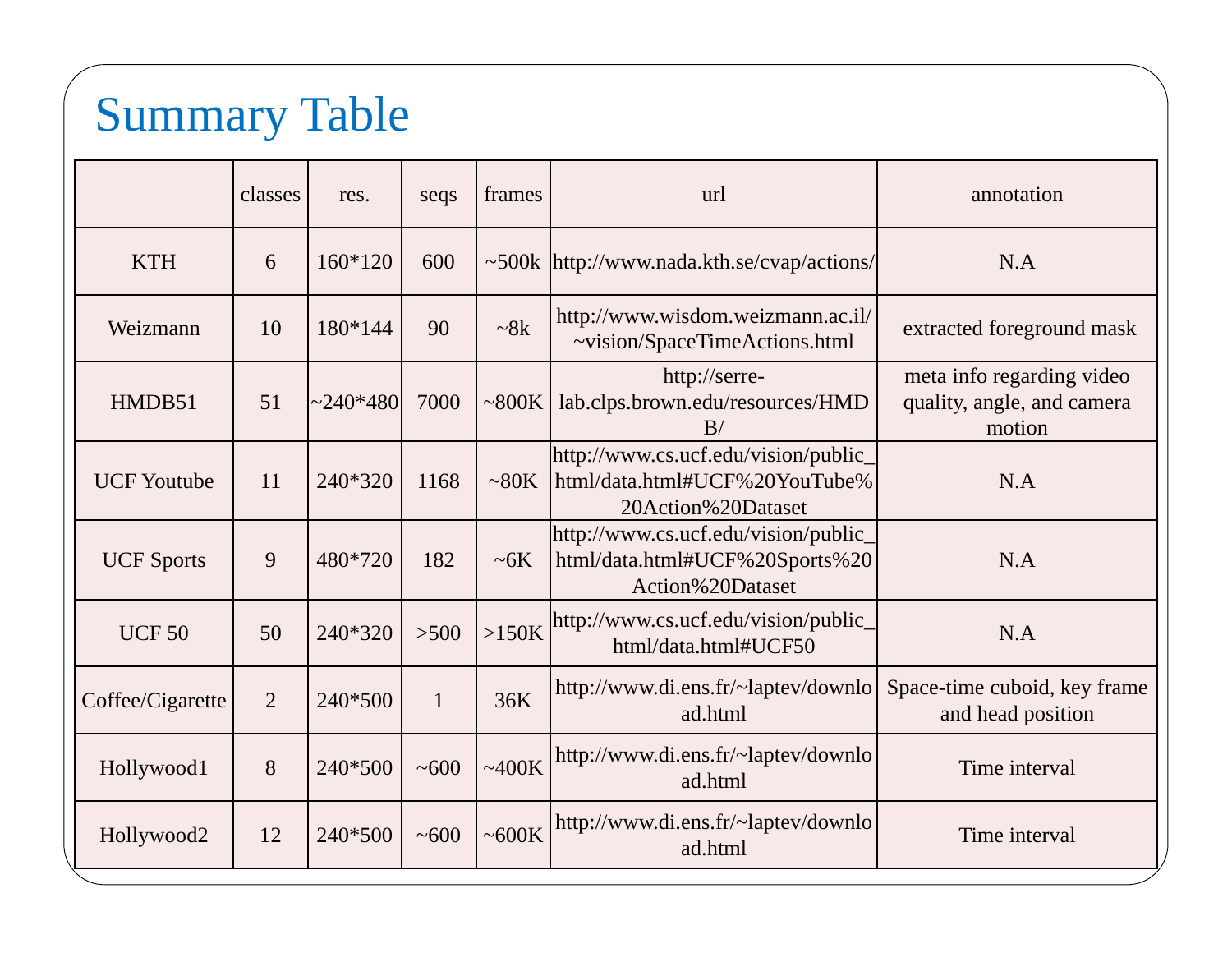# Summary Table

|                       | classes        | res.                       | seqs           | frames      | url                                                                                            | annotation                                               |
|-----------------------|----------------|----------------------------|----------------|-------------|------------------------------------------------------------------------------------------------|----------------------------------------------------------|
| MED11                 | 10             | N.A                        | 10K            | 35M         | http://www-<br>nlpir.nist.gov/projects/tv2011                                                  | event intervals                                          |
| ADL <sub>65</sub>     | 65             | 1624x122<br>$\overline{4}$ | 44             | ~2881K      | N.A                                                                                            | time-interval and body pose                              |
| <b>URADL</b>          | 10             | 1280x720                   | 50             | $\sim$ 75K  | http://www.cs.rochester.edu/~rmessing/<br>uradl/                                               | N.A                                                      |
| $Ut$ -<br>interaction | 6              | 480*720                    | 20             | $\sim 36K$  | http://cvrc.ece.utexas.edu/SDHA2010/H<br>uman Interaction.html                                 | time-interval and bounding boxes<br>of subjects          |
| Collective            | 5              | 480*720                    | 44             | ~13K        | http://www.eecs.umich.edu/vision/activi locations of the subjects, bounding<br>ty-dataset.html | box, and pose info                                       |
| <b>BEHAVE</b>         | 10             | 480*640                    | $\overline{4}$ | $\sim 300K$ | http://groups.inf.ed.ac.uk/vision/BEHA<br><b>VEDATA/INTERACTIONS/</b>                          | Interval, group id, bounding box                         |
| <b>IXMAS</b>          | 13             | 390x291                    | 36             | $-40K*$     | http://4drepository.inrialpes.fr/                                                              | silhouettes, reconstructed volume                        |
| <b>VIRAT</b>          | 23             | 1920 x<br>1080             | N.A            | ~1620K      | http://www.viratdata.org/                                                                      | object tracks, subject bounding<br>boxes, event interval |
| SED <sub>11</sub>     | $\overline{7}$ | 720x576                    | N.A            | $\sim$ 9M   | http://www-<br>nlpir.nist.gov/projects/tv2011                                                  | event intervals, bounding boxes                          |
|                       |                |                            |                |             |                                                                                                |                                                          |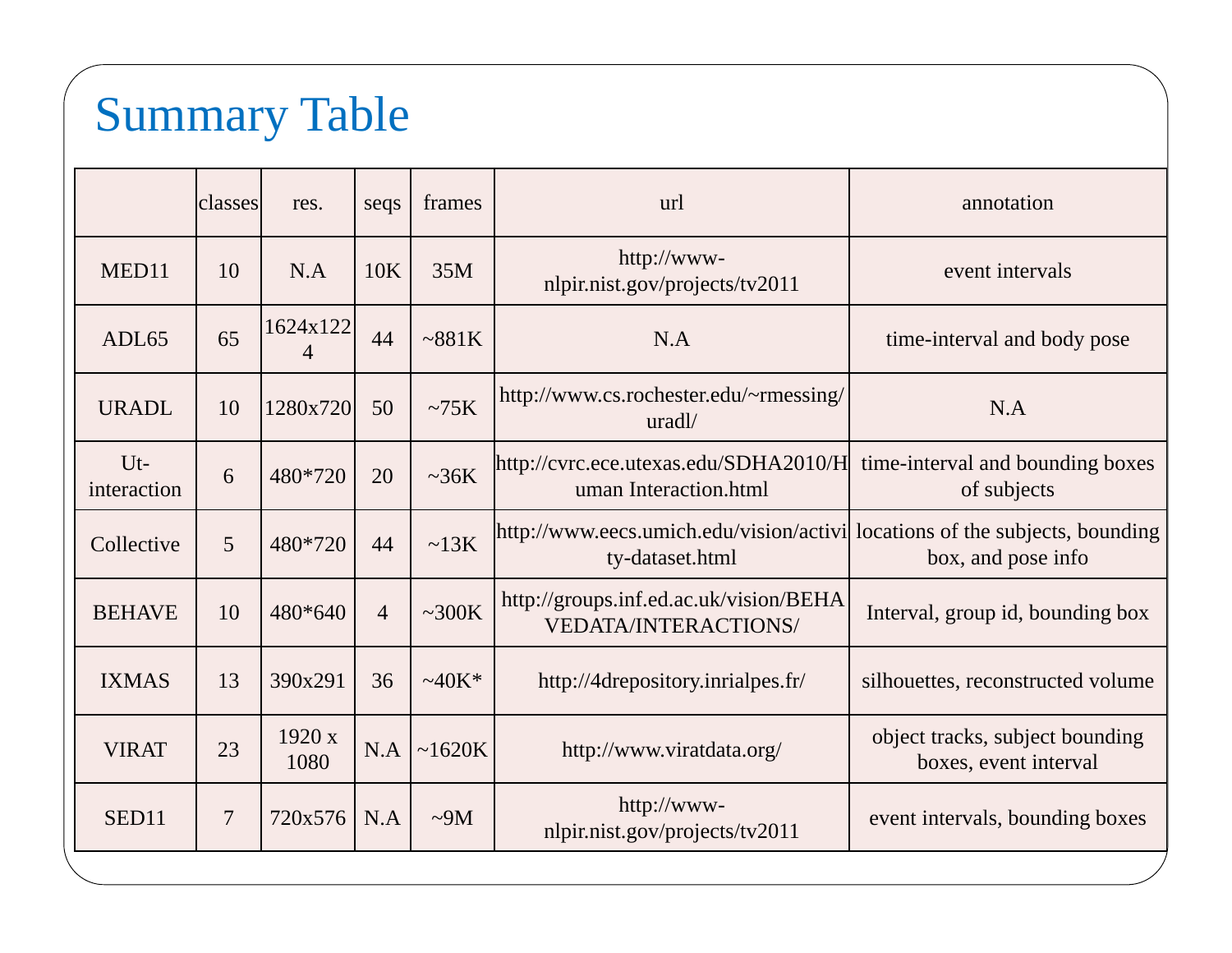# Summary Table

|                            | classes | res.    | seqs | frames     | url                                                                                   | annotation                                                |
|----------------------------|---------|---------|------|------------|---------------------------------------------------------------------------------------|-----------------------------------------------------------|
| MSRAction3<br>D            | 20      | 320*240 | 320  | 9.6K       | http://research.microsoft.com/en-<br>us/um/people/zliu/actionrecorsrc/default<br>.htm | joints                                                    |
| <b>DailyAvtivity</b><br>3D | 16      | 320*240 | 567  | $\sim$ 15K | http://research.microsoft.com/en-<br>us/um/people/zliu/actionrecorsrc/default<br>.htm | joints                                                    |
| EgoADL                     | 18      | N.A     | N.A  | 1M         | N.A                                                                                   | object bounding box, tracks and<br>labels, hand positions |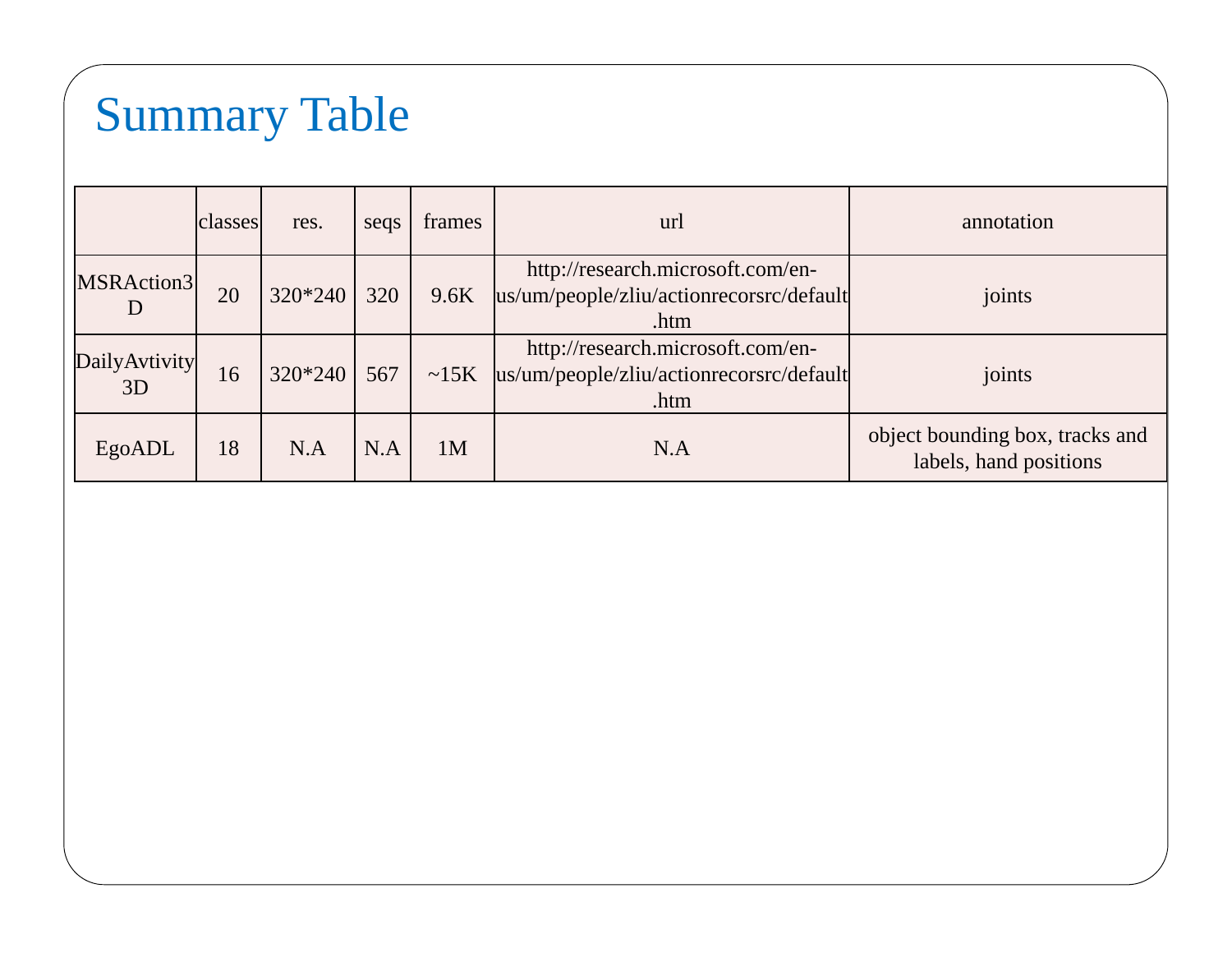#### Conclusions and Challenges

- We covered most of the major benchmarking datasets good starting points for people new to the field
- Creating a benchmark that captures the level of complexity of real world problems is still hard
- Few reported cross dataset performance or model generality evaluation
- The trend is to create large scale benchmarking datasets with detailed annotations - need better tools (e.g. LabelMe Video) or technology (e.g. Machine-aided Mechanical Turk) for good quality and large annotation tasks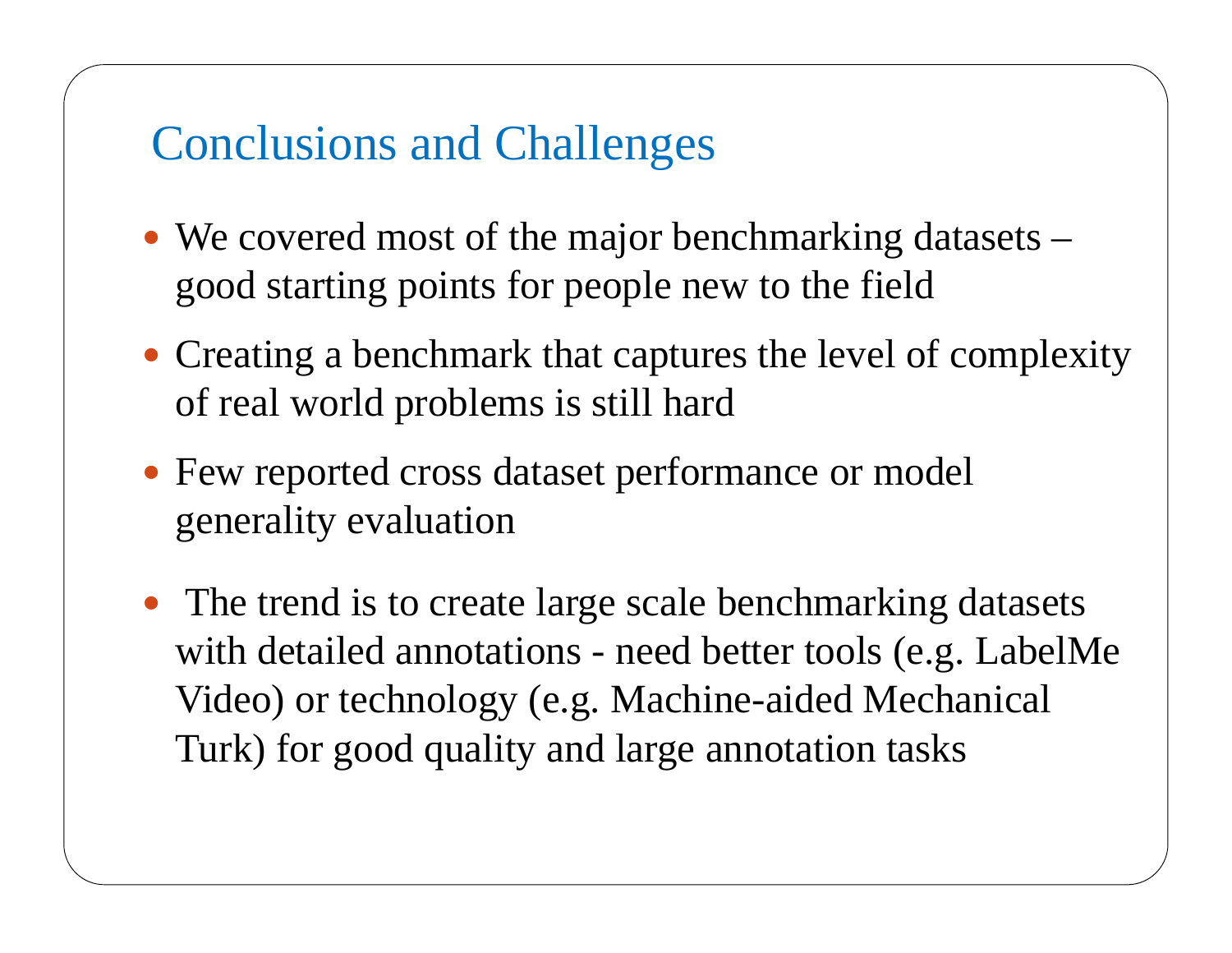# **Bibliography**

[AghazadehCVPR2011Novelty] Omid Aghazadeh, Josephine Sullivan, and S. Carlsson, "Novelty Detection from an Ego-Centric Perspective," in CVPR, 2011.

[AmerICCV2011Chain] Mohamed Amer and S. Todorovic, "A Chains Model for Localizing Participants of Group Activities in Videos," in ICCV, 2011.

[BrendelICCV2011Learning] William Brendel and S. Todorovic, "Learning Spatiotemporal Graphs of Human Activities," in ICCV, 2011.

[BlunsdenBMVA2010Behave] S Blunsden and R. B. Fisher, "The BEHAVE video dataset: ground truthed video for multi-person behavior classification," *Annals of the BMVA,* pp. 1-11, 2010.

[ChenCVPR11Modeling] Chia-Chih Chen and J. K. Aggarwal, "Modeling Human Activities as Speech," in CVPR, 2011.

[ChoiICCV2009Collective] W. Choi, K. Shahid, and S. Savarese., "What are they doing?Collective activity classification using spatio-temporal relationship among people," in ICCV, 2009.

[FathiICCV2011Understanding] Alireza Fathi, Ali Farhadi, and J. Rehg, "Understanding Egocentric Activities," in ICCV, 2011.

[FathiCVPR2012Social] Alireza Fathi, Jessica Hodgins, and J. Rehg, "Social Interactions: A First-Person Perspective," in CVPR, 2012.

[GaurICCV2011SFG] U. Gaur, Y. Zhu, B. Song, and A. Roy-Chowdhury, "A "String of Feature Graphs" Model for Recognition of Complex Activities in Natural Videos," in ICCV, 2011.

[GaidonCVPR2011Actom] Adrien Gaidon, Zaid Harchaoui, and C. Schmid, "Actom Sequence Models for Efficient Action Detection," in CVPR, 2011.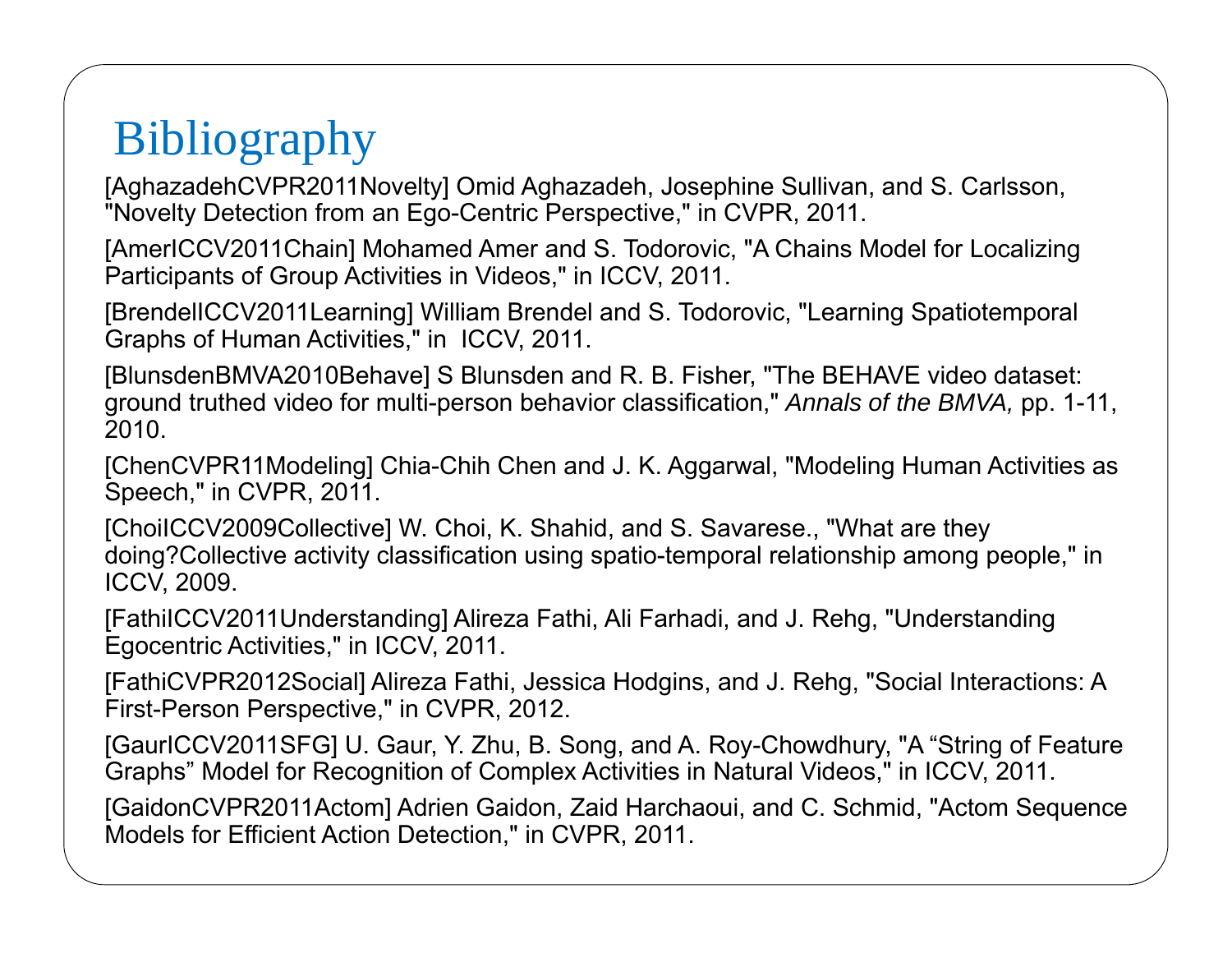[GilbertPAMI2010Action] Andrew Gilbert, John Illingworth, and R. Bowden, "Action Recognition using Mined Hierarchical Compound Features," TPAMI, 2010.

[HoaiCVPR2011Joint] Minh Hoai, Zhen-Zhong Lan, and F. D. l. Torre, "Joint Segmentation and Classification of Human Actions in Video," in CVPR, 2011.

[KitaniCVPR2011Fast] Kris Kitani, Takahiro Okabe, Yoichi Sato, and A. Sugimoto, "Fast Unsupervised Ego-Action Learning for First-Person Sports Videos," in CVPR, 2011.

[KuehneICCV2011HMDB] H. Kuehne, H. Jhuang, E. Garrote, T. Poggio, and T. Serre, "HMDB: A Large Video Database for Human Motion Recognition," in ICCV, 2011.

[LaptevICCV07Retrieve] Ivan Laptev and Patrick Perez, "Retrieving actions in movies," in ICCV, 2007.

[LaptevCVPR2008Learning] Ivan Laptev, Marcin Marszałek, Cordelia Schmid, and Benjamin Rozenfeld, "Learning realistic human actions from movies," in CVPR, 2008.

[LeeCVPR2012Discovering] Yong Jae Lee, Joydeep Ghosh, and K. Grauman, "Discovering Important People and Objects for Egocentric Video Summarization," in CVPR, 2012.

[LeCVPR2011Learning] Quoc Le, Will Zhou, and A. Ng, "Learning hierarchical invariant spatio-temporal features for action recognition with independent subspace analysis," in CVPR, 2011.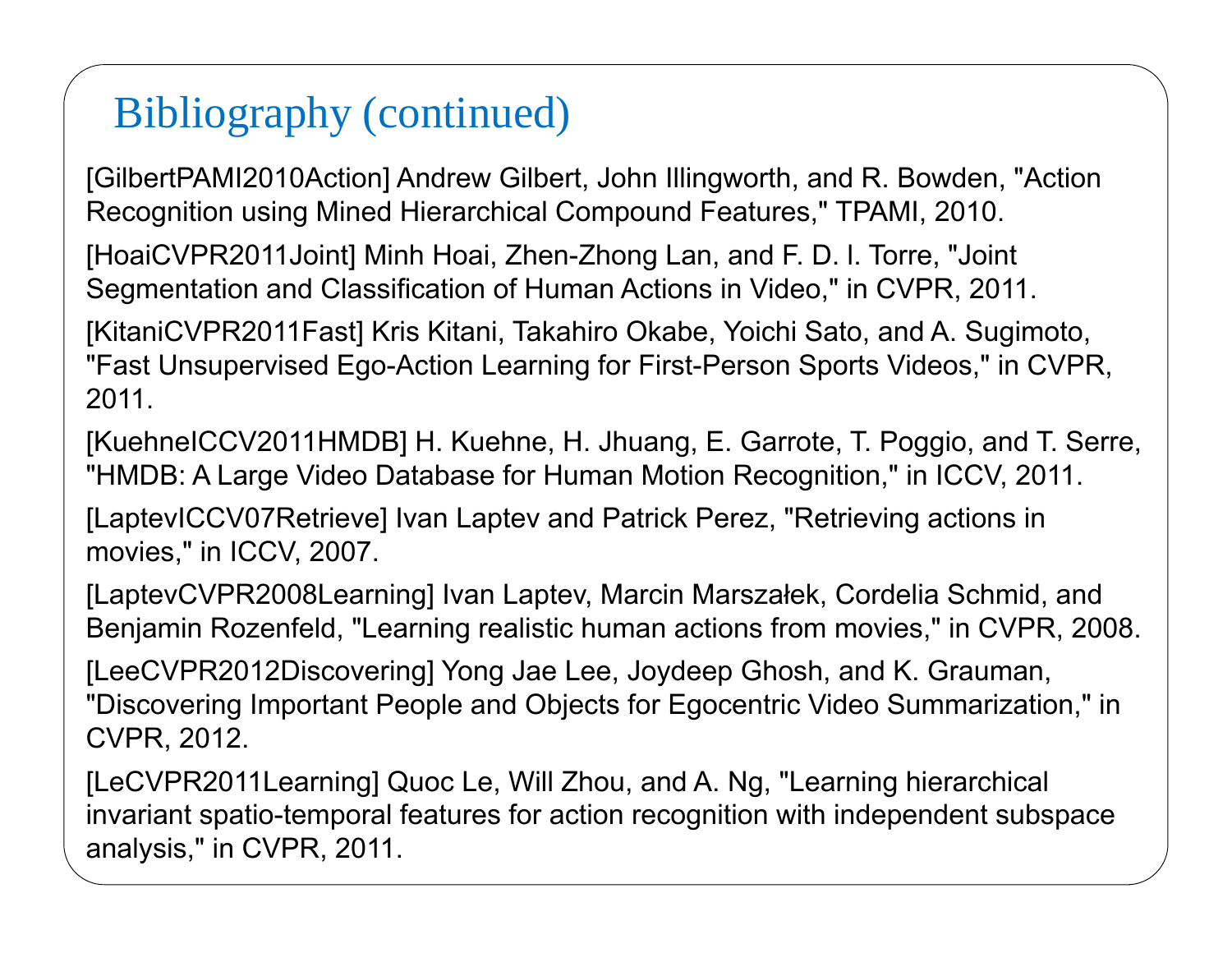[LiCVPR2012Discriminative] Ruonan Li and T. Zickler, "Discriminative Virtual Views for Cross-View Action Recognition," in CVPR, 2012.

[LiCVPR2011Activity] Binlong Li, Mustafa Ayazoglu, Teresa Mao, Octavia Camps, and M. Sznaier, "Activity Recognition using Dynamic Subspace Angles," in CVPR, 2011.

[LiuCVPR09Recognizing] Jingen Liu, Jiebo Luo, and Mubarak Shah, "Recognizing realistic actions from videos in the wild," in CVPR, 2009.

[MarszalekCVPR2009Actions] Marcin Marszałek, Ivan Laptev, and Cordelia Schmid, "Actions in Context," in CVPR, 2009.

[MessingICCV2009Activity] Ross Messing, Chris Pal, and Henry Kautz, "Activity recognition using the velocity histories of tracked keypoints," in ICCV, 2009.

[NieblesECCV2010Modeling] Juan Niebles, Chih-Wei Chen, and F.-F. Li, "Modeling Temporal Structure of Decomposable Motion Segments for Activity Classification," in ECCV 2010.

[OhCVPR2011Virat] Sangmin Oh and e. al., "A Large-scale Benchmark Dataset for Event Recognition in Surveillance Video," in CVPR, 2011.

[PirsiavashCVPR2012Detecting] Hamed Pirsiavash and D. Ramanan, "Detecting Activities of Daily Living in First-person Camera Views," in CVPR, 2012.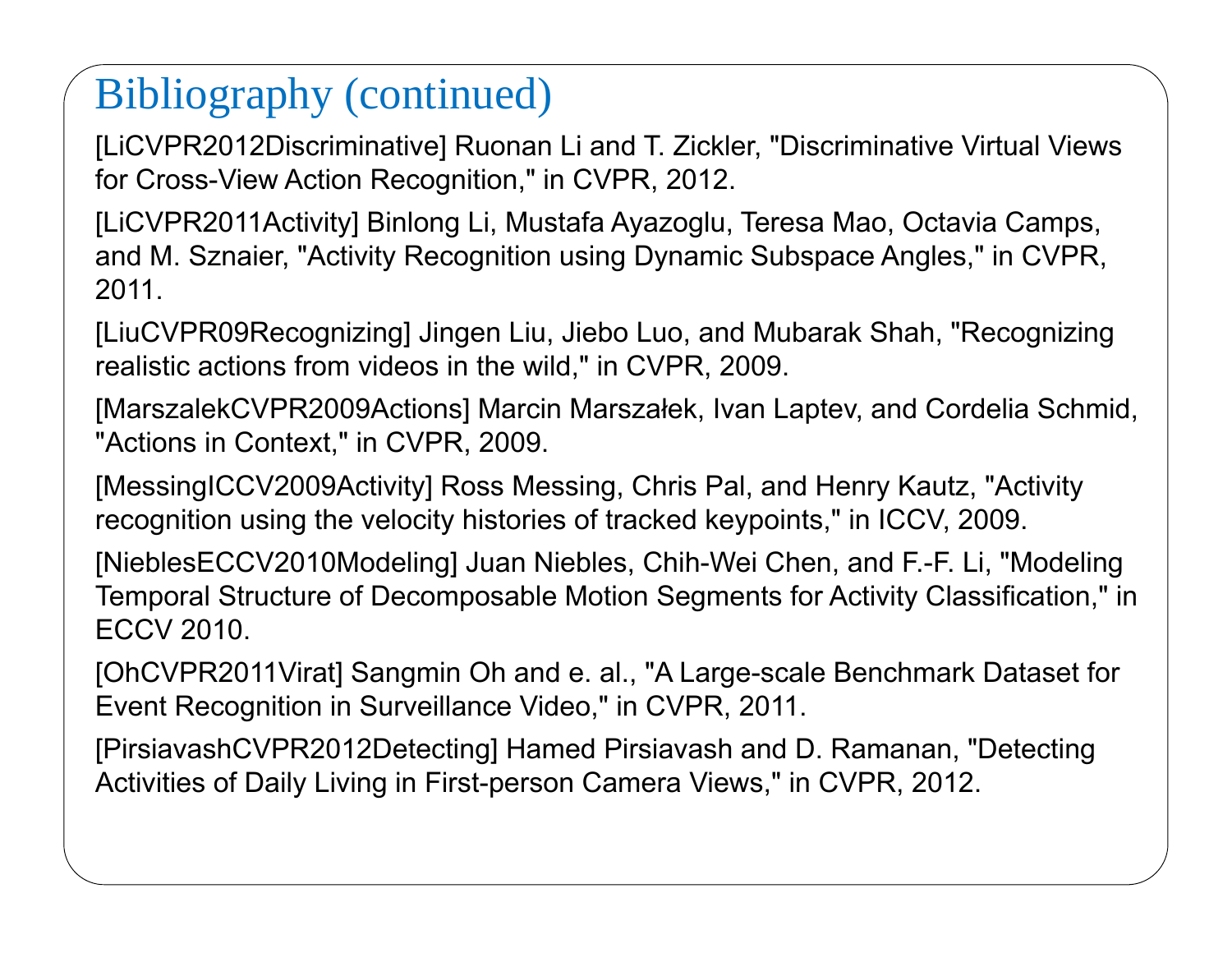[RenEgo2009Ego] Xiaofeng Ren and M. Philipose, "Egocentric Recognition of Handled Objects: Benchmark and Analysis. ," in Egovision Workshop, 2009.

[RohrbachCVPR2012Database] Marcus Rohrbach, Sikandar Amin, Mykhaylo Andriluka, and B. Schiele, "A Database for Fine Grained Activity Detection of Cooking Activities," in CVPR, 2012.

[RodriguezCVPR2008Action] Mikel Rodriguez, Javed Ahmed, and Mubarak Shah, "Action MACH: a spatio-temporal maximum average correlation height filter for action recognition," in CVPR, 2008.

[RyooICPR2010Overview] M. S. Ryoo, Chia-Chih Chen, J. K. Aggarwal, and A. Roy-Chowdhury, "An Overview of Contest on Semantic Description of Human Activities," in ICPR, 2010.

[RyooICCV2011Early] M. S. Ryoo, "Human Activity Prediction:Early Recognition of Ongoing Activities from Streaming Videos," in ICCV, 2011

[SadanandCVPR2012Action] Sreemanananth Sadanand and J. Corso, "Action Bank: A High-Level Representation of Activity in Video," in CVPR, 2012.

[SubhabrataCVPR2011Probabilistic] Subhabrata Bhattacharya, R. Sukthankar, R. Jin, and M. Shah, "A Probabilistic Representation for Efficient Large Scale Visual Recognition Tasks," in CVPR, 2011.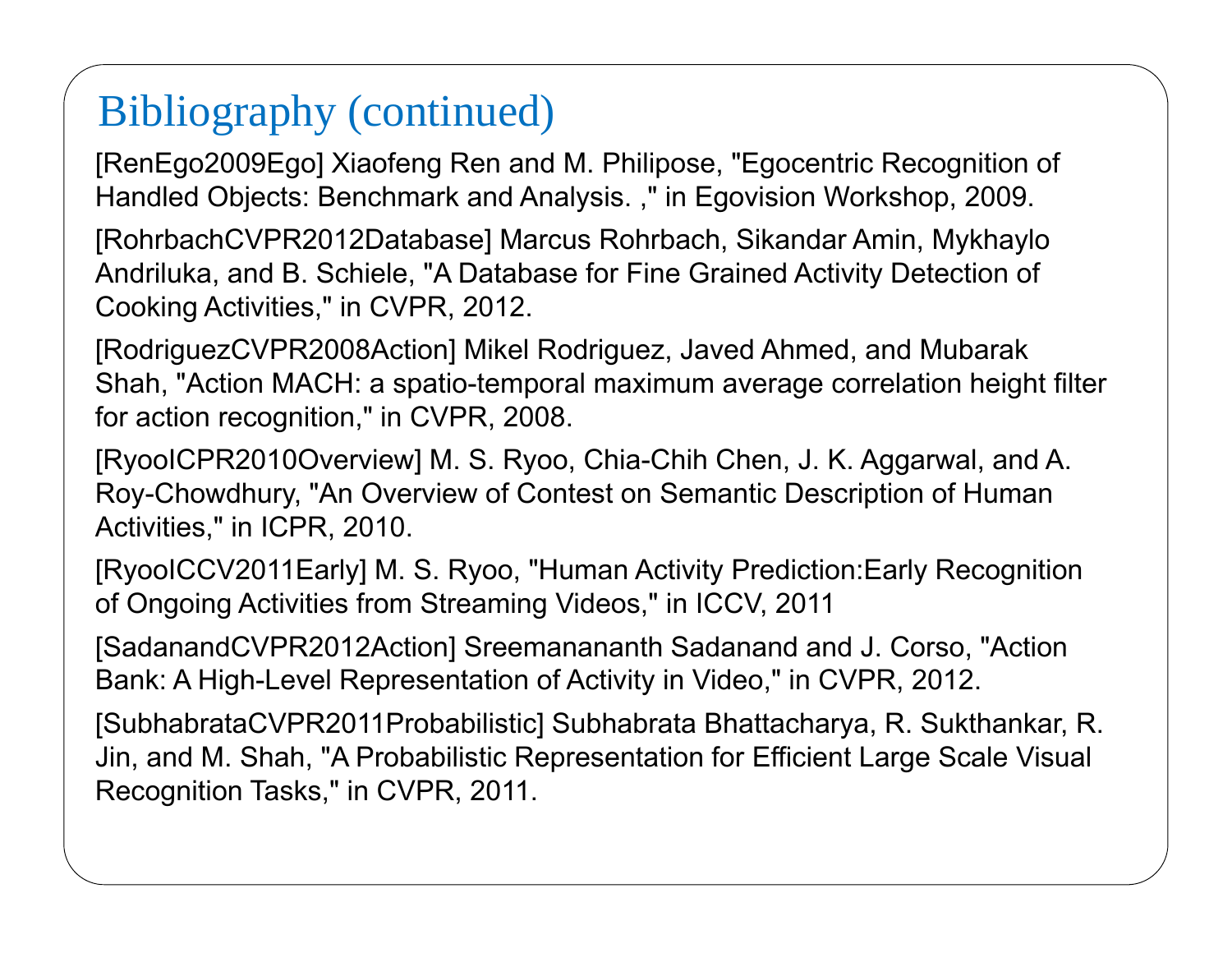[SunICCV2011Action] Chuan Sun, Imran Junejo, and H. Foroosh, "Action Recognition using Rank-1 Approximation of Joint Self-Similarity Volume," in ICCV, 2011.

[TangCVPR2012Learning] Kevin Tang, Li Fei-Fei, and D. Koller, "Learning Latent Temporal Structure for Complex Event Detection," in CVPR, 2012.

[TRECVID2011] P. Over, "An Overview of the Goals, Tasks, Data, Evaluation Mechanisms, and Metrics," in TRECVID, 2011.

[UCF50] http://www.cs.ucf.edu/vision/public\_html/data.html

[WangCVPR2011Action] Heng Wang, Alexander Klaser, Cordelia Schmid, and C.-L. Liu, "Action Recognition by Dense Trajectories," in CVPR, 2011.

[WangCVPR2011ActionST] Jiang Wang, Zhuoyuan Chen, and Y. Wu, "Action Recognition with Multiscale Spatio-Temporal Contexts," in CVPR, 2011.

[WangCVPR2012Mining] Jiang Wang, Zicheng Liu, Ying Wu, and J. Yuan, "Mining Actionlet Ensemble for Action Recognition with Depth Cameras," in CVPR, 2012.

[WeinlandICCV07Action] Daniel Weinland, Edmond Boyer, and Remi Ronfard, "Action Recognition from Arbitrary Views using 3D Exemplars," in ICCV, 2007.

[WuCVPR2011Action] Xinxiao Wu, Dong Xu, Lixin Duan, and J. Luo, "Action Recognition using Context and Appearance Distribution Features," in CVPR, 2011.